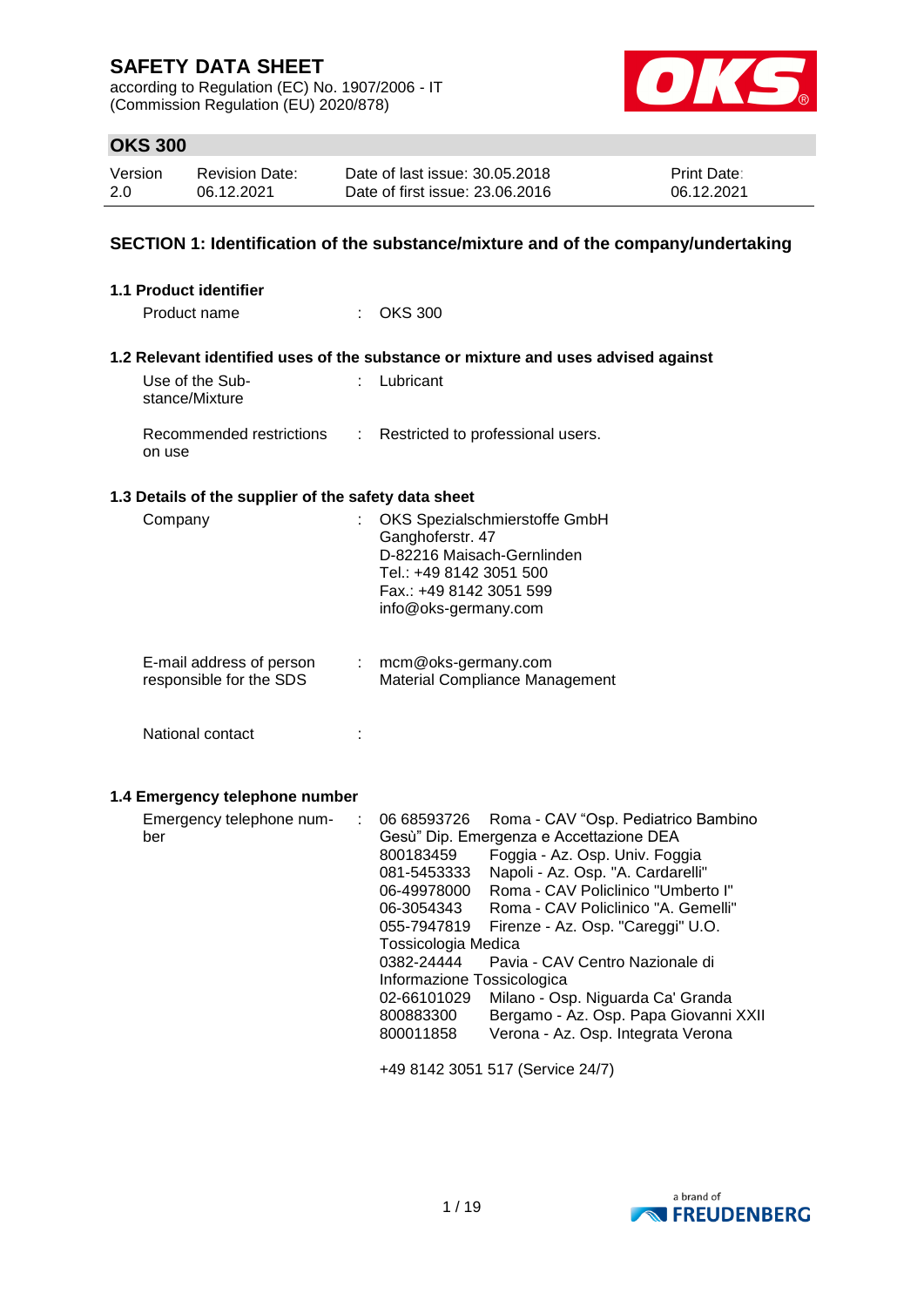according to Regulation (EC) No. 1907/2006 - IT (Commission Regulation (EU) 2020/878)



# **OKS 300**

| Version | <b>Revision Date:</b> | Date of last issue: 30.05.2018  | <b>Print Date:</b> |
|---------|-----------------------|---------------------------------|--------------------|
| 2.0     | 06.12.2021            | Date of first issue: 23,06,2016 | 06.12.2021         |

#### **SECTION 2: Hazards identification**

#### **2.1 Classification of the substance or mixture**

#### **Classification (REGULATION (EC) No 1272/2008)**

Not a hazardous substance or mixture.

#### **2.2 Label elements**

#### **Labelling (REGULATION (EC) No 1272/2008)**

Not a hazardous substance or mixture.

#### **Additional Labelling**

EUH210 Safety data sheet available on request.

EUH208 Contains Molybdenum trioxide, reaction products with bis[O,O-bis(2-ethylhexyl)] hydrogen dithiophosphate. May produce an allergic reaction.

#### **2.3 Other hazards**

This substance/mixture contains no components considered to be either persistent, bioaccumulative and toxic (PBT), or very persistent and very bioaccumulative (vPvB) at levels of 0.1% or higher.

Ecological information: The substance/mixture does not contain components considered to have endocrine disrupting properties according to REACH Article 57(f) or Commission Delegated regulation (EU) 2017/2100 or Commission Regulation (EU) 2018/605 at levels of 0.1% or higher.

Toxicological information: The substance/mixture does not contain components considered to have endocrine disrupting properties according to REACH Article 57(f) or Commission Delegated regulation (EU) 2017/2100 or Commission Regulation (EU) 2018/605 at levels of 0.1% or higher.

#### **SECTION 3: Composition/information on ingredients**

#### **3.2 Mixtures**

Chemical nature : Mineral oil.

Molybdenum disulfide

#### **Components**

| Chemical name          | CAS-No.                    | Classification     | specific concen- | Concentration     |
|------------------------|----------------------------|--------------------|------------------|-------------------|
|                        | EC-No.                     |                    | tration limit    | (% w/w)           |
|                        |                            |                    | M-Factor         |                   |
|                        | Index-No.                  |                    | <b>Notes</b>     |                   |
|                        | <b>Registration number</b> |                    | Acute toxicity   |                   |
|                        |                            |                    | estimate         |                   |
| Molybdenum trioxide,   |                            | Skin Irrit.2; H315 |                  | $>= 0.1 - < 0.25$ |
| reaction products with | 947-946-9                  | Skin Sens.1B;      |                  |                   |
| $bis[O,O-bis(2-$       |                            | H317               |                  |                   |
| ethylhexyl)] hydrogen  |                            | Aquatic Chronic4;  |                  |                   |

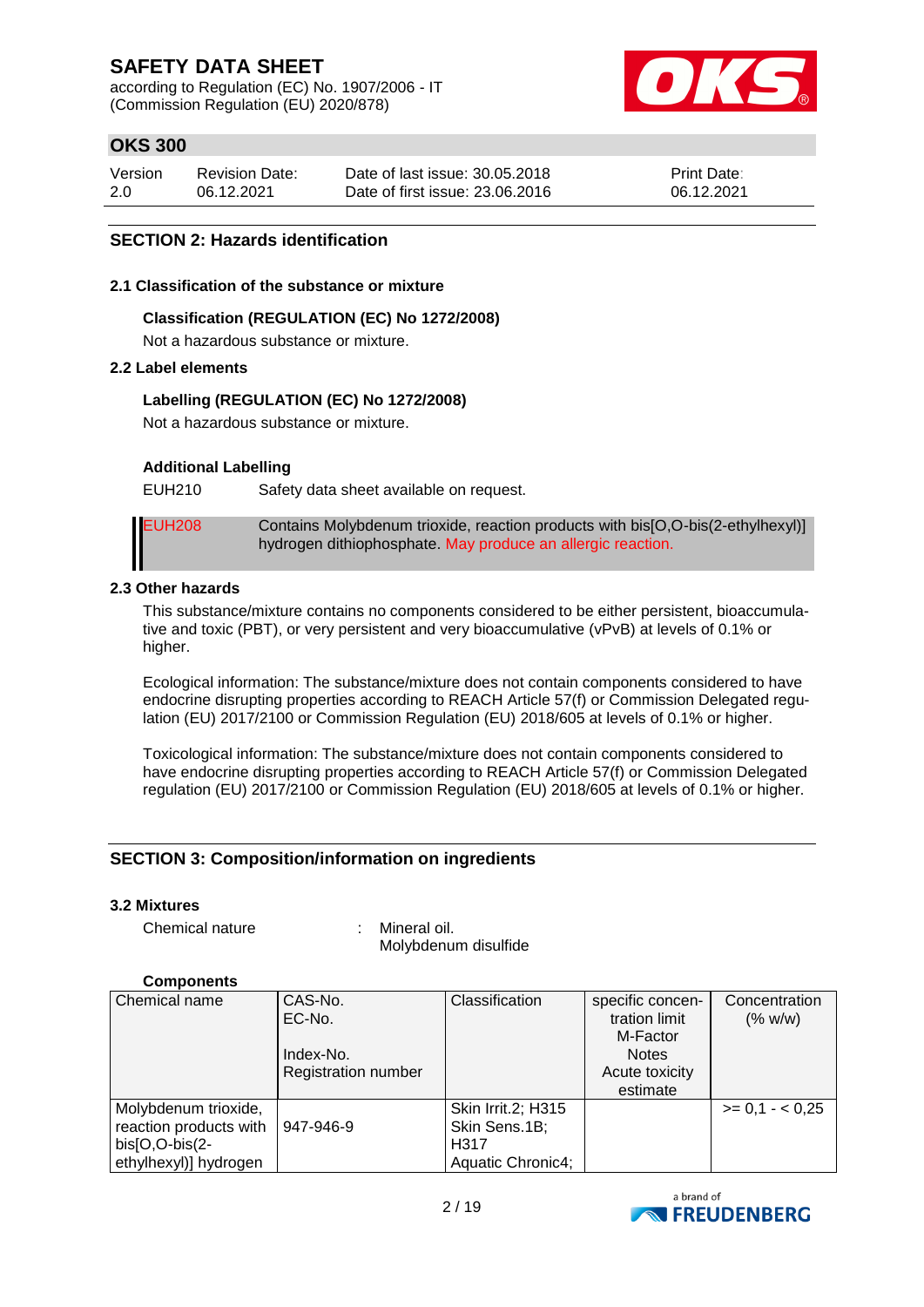according to Regulation (EC) No. 1907/2006 - IT (Commission Regulation (EU) 2020/878)



# **OKS 300**

| Version<br>2.0                      | <b>Revision Date:</b><br>06.12.2021 |                                                                             | Date of last issue: 30.05.2018<br>Date of first issue: 23,06,2016 | <b>Print Date:</b><br>06.12.2021 |                |
|-------------------------------------|-------------------------------------|-----------------------------------------------------------------------------|-------------------------------------------------------------------|----------------------------------|----------------|
| dithiophosphate                     |                                     | 01-2120772600-59-<br><b>XXXX</b>                                            | H413                                                              |                                  |                |
|                                     |                                     | Substances with a workplace exposure limit :                                |                                                                   |                                  |                |
| solvent-dewaxed<br>heavy paraffinic | distillates (petroleum),            | 64742-65-0<br>265-169-7<br>649-474-00-6<br>01-2119471299-27-<br><b>XXXX</b> | Not classified                                                    | Note L                           | $>= 50 - < 70$ |
| molybdenum disul-<br>phide          |                                     | 1317-33-5<br>215-263-9                                                      | Not classified                                                    |                                  | $>= 1 - < 10$  |

For explanation of abbreviations see section 16.

### **SECTION 4: First aid measures**

#### **4.1 Description of first aid measures**

| If inhaled              | Remove person to fresh air. If signs/symptoms continue, get<br>medical attention.<br>Keep patient warm and at rest.<br>If breathing is irregular or stopped, administer artificial respira-<br>tion. |
|-------------------------|------------------------------------------------------------------------------------------------------------------------------------------------------------------------------------------------------|
| In case of skin contact | Remove contaminated clothing. If irritation develops, get med-<br>ical attention.<br>In case of contact, immediately flush skin with plenty of water.                                                |
| In case of eye contact  | Rinse immediately with plenty of water, also under the eyelids,<br>for at least 10 minutes.<br>If eye irritation persists, consult a specialist.                                                     |
| If swallowed            | Move the victim to fresh air.<br>Do NOT induce vomiting.<br>Rinse mouth with water.                                                                                                                  |
|                         | 4.2 Most important symptoms and effects, both acute and delayed                                                                                                                                      |
| Symptoms                | Allergic appearance                                                                                                                                                                                  |
| <b>Risks</b>            | May cause an allergic skin reaction.                                                                                                                                                                 |
|                         | 4.3 Indication of any immediate medical attention and special treatment needed                                                                                                                       |
| Treatment               | The first aid procedure should be established in consultation<br>with the doctor responsible for industrial medicine.                                                                                |
|                         | a brand of                                                                                                                                                                                           |

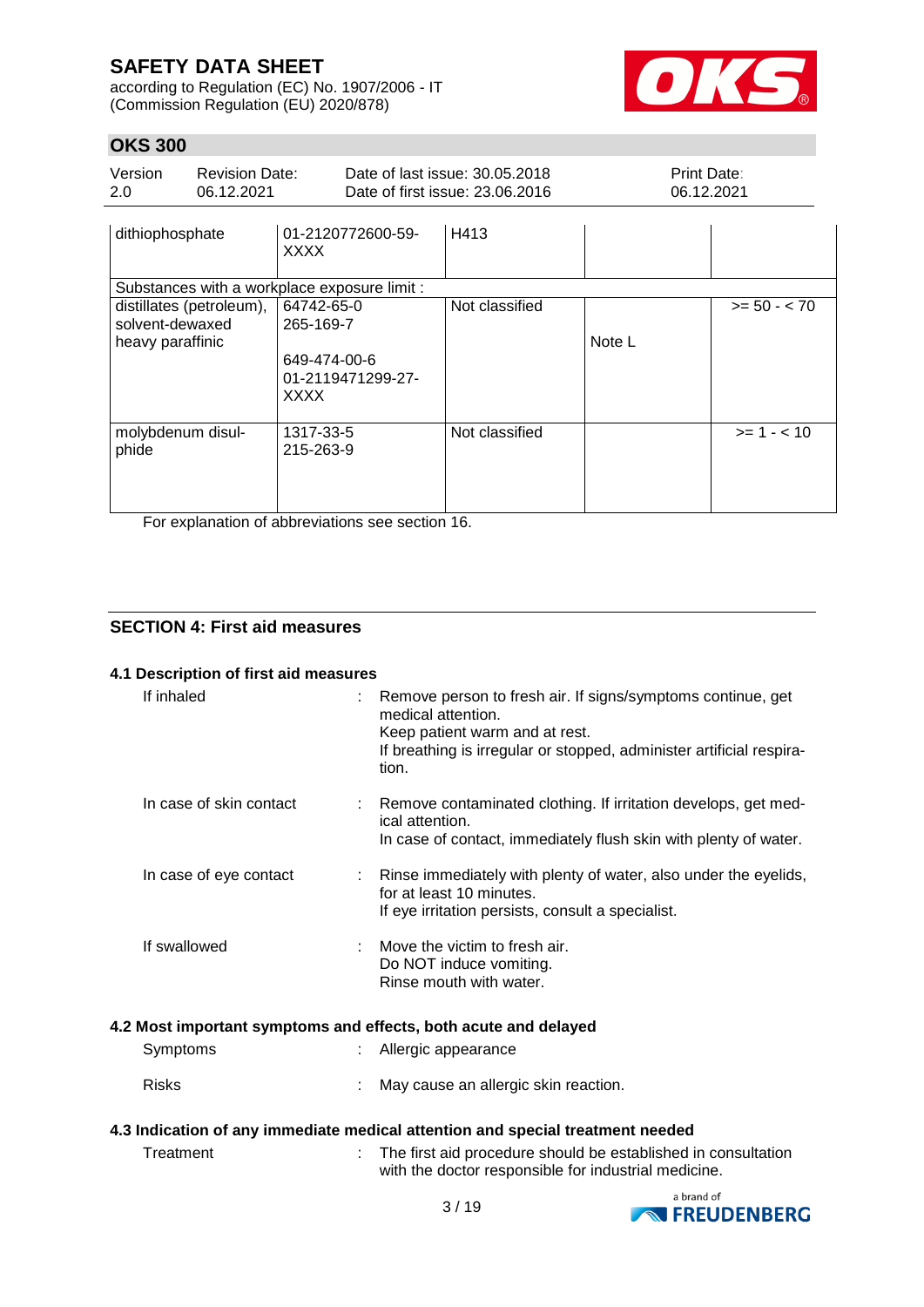according to Regulation (EC) No. 1907/2006 - IT (Commission Regulation (EU) 2020/878)



## **OKS 300**

| Version | <b>Revision Date:</b> | Date of last issue: 30.05.2018  | <b>Print Date:</b> |
|---------|-----------------------|---------------------------------|--------------------|
| 2.0     | 06.12.2021            | Date of first issue: 23,06,2016 | 06.12.2021         |

### **SECTION 5: Firefighting measures**

#### **5.1 Extinguishing media**

| Suitable extinguishing media      | Use water spray, alcohol-resistant foam, dry chemical or car-<br>bon dioxide. |
|-----------------------------------|-------------------------------------------------------------------------------|
| Unsuitable extinguishing<br>media | : High volume water jet                                                       |

### **5.2 Special hazards arising from the substance or mixture**

| Hazardous combustion prod- : Carbon oxides |                |
|--------------------------------------------|----------------|
| ucts                                       | Sulphur oxides |
|                                            | Metal oxides   |

#### **5.3 Advice for firefighters**

| Special protective equipment :<br>for firefighters | In the event of fire, wear self-contained breathing apparatus.<br>Use personal protective equipment. Exposure to decomposi-<br>tion products may be a hazard to health. |
|----------------------------------------------------|-------------------------------------------------------------------------------------------------------------------------------------------------------------------------|
| Further information                                | : Standard procedure for chemical fires.                                                                                                                                |

#### **SECTION 6: Accidental release measures**

#### **6.1 Personal precautions, protective equipment and emergency procedures**

| Personal precautions | Evacuate personnel to safe areas.                        |
|----------------------|----------------------------------------------------------|
|                      | Use personal protective equipment.                       |
|                      | Refer to protective measures listed in sections 7 and 8. |
|                      |                                                          |

#### **6.2 Environmental precautions**

| Environmental precautions | : Try to prevent the material from entering drains or water<br>courses.                                                                       |
|---------------------------|-----------------------------------------------------------------------------------------------------------------------------------------------|
|                           | Prevent further leakage or spillage if safe to do so.<br>Local authorities should be advised if significant spillages<br>cannot be contained. |

#### **6.3 Methods and material for containment and cleaning up**

| Methods for cleaning up | : Contain spillage, and then collect with non-combustible ab-<br>sorbent material, (e.g. sand, earth, diatomaceous earth, ver-<br>miculite) and place in container for disposal according to local<br>/ national regulations (see section 13). |
|-------------------------|------------------------------------------------------------------------------------------------------------------------------------------------------------------------------------------------------------------------------------------------|
|                         |                                                                                                                                                                                                                                                |

#### **6.4 Reference to other sections**

For personal protection see section 8.

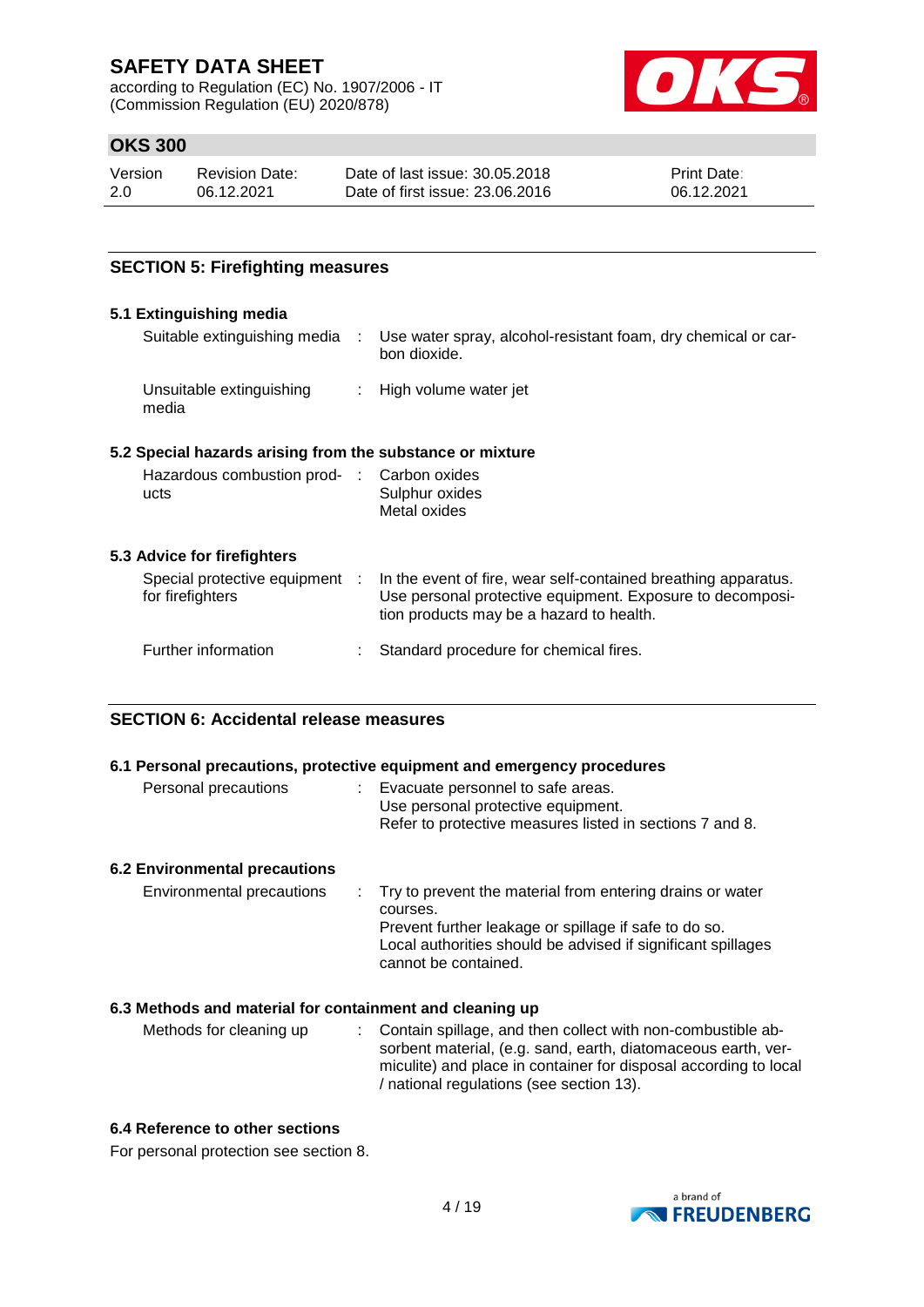according to Regulation (EC) No. 1907/2006 - IT (Commission Regulation (EU) 2020/878)



# **OKS 300**

| Version | Revision Date: | Date of last issue: 30.05.2018  | <b>Print Date:</b> |
|---------|----------------|---------------------------------|--------------------|
| -2.0    | 06.12.2021     | Date of first issue: 23.06.2016 | 06.12.2021         |

#### **SECTION 7: Handling and storage**

#### **7.1 Precautions for safe handling**

| Advice on safe handling                                          | For personal protection see section 8.<br>Persons with a history of skin sensitisation problems or asth-<br>ma, allergies, chronic or recurrent respiratory disease should<br>not be employed in any process in which this mixture is being<br>used.<br>Smoking, eating and drinking should be prohibited in the ap-<br>plication area.<br>Wash hands and face before breaks and immediately after<br>handling the product.<br>Do not get in eyes or mouth or on skin.<br>Do not get on skin or clothing. |
|------------------------------------------------------------------|-----------------------------------------------------------------------------------------------------------------------------------------------------------------------------------------------------------------------------------------------------------------------------------------------------------------------------------------------------------------------------------------------------------------------------------------------------------------------------------------------------------|
| Hygiene measures                                                 | Wash face, hands and any exposed skin thoroughly after<br>handling.                                                                                                                                                                                                                                                                                                                                                                                                                                       |
| 7.2 Conditions for safe storage, including any incompatibilities |                                                                                                                                                                                                                                                                                                                                                                                                                                                                                                           |
| Requirements for storage<br>areas and containers                 | Store in original container. Keep container closed when not in<br>use. Keep in a dry, cool and well-ventilated place. Containers<br>which are opened must be carefully resealed and kept upright<br>to prevent leakage. Store in accordance with the particular<br>national regulations. Keep in properly labelled containers.                                                                                                                                                                            |
| 7.3 Specific end use(s)                                          |                                                                                                                                                                                                                                                                                                                                                                                                                                                                                                           |
| Specific use(s)                                                  | Specific instructions for handling, not required.                                                                                                                                                                                                                                                                                                                                                                                                                                                         |

### **SECTION 8: Exposure controls/personal protection**

#### **8.1 Control parameters**

#### **Derived No Effect Level (DNEL) according to Regulation (EC) No. 1907/2006:**

| Substance name                                                                                                 | End Use | Exposure routes | Potential health ef-<br>fects | Value                 |
|----------------------------------------------------------------------------------------------------------------|---------|-----------------|-------------------------------|-----------------------|
| Molybdenum trioxide,<br>reaction products with<br>$bis[O,O-bis(2-$<br>ethylhexyl)] hydrogen<br>dithiophosphate | Workers | Inhalation      | Long-term systemic<br>effects | $4,93 \, \text{mg/m}$ |
|                                                                                                                | Workers | Dermal          | Long-term systemic<br>effects | $1,4$ mg/kg<br>bw/day |

#### **Predicted No Effect Concentration (PNEC) according to Regulation (EC) No. 1907/2006:**

| Substance name                    | <b>Environmental Compartment</b> | Value      |
|-----------------------------------|----------------------------------|------------|
| distillates (petroleum), solvent- | Oral                             | 9,33 mg/kg |
| dewaxed heavy paraffinic          |                                  |            |

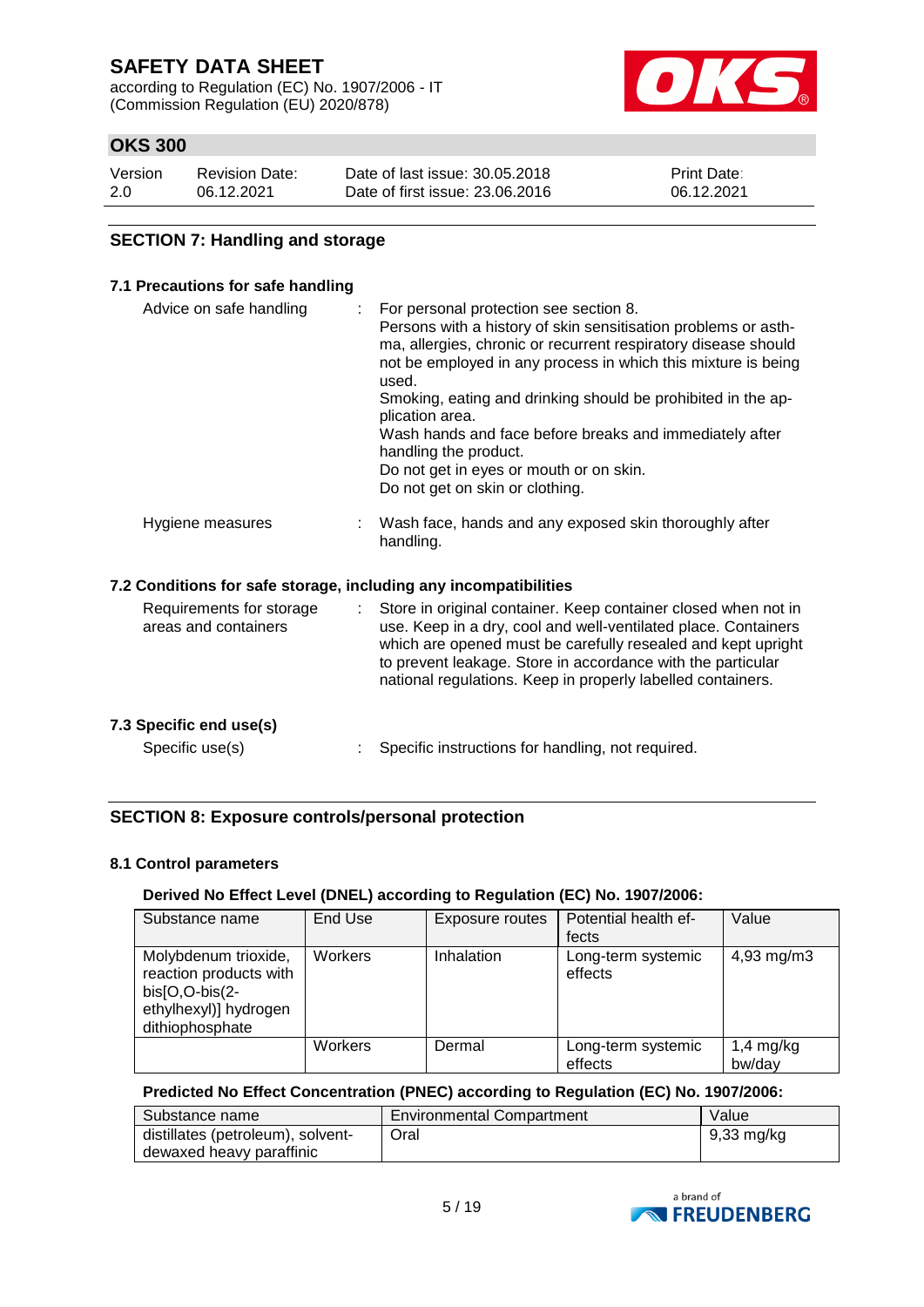according to Regulation (EC) No. 1907/2006 - IT (Commission Regulation (EU) 2020/878)

Break through time : > 10 min



### **OKS 300**

| Version<br>2.0 | <b>Revision Date:</b><br>06.12.2021 | Date of last issue: 30.05.2018<br>Date of first issue: 23.06.2016 |                                  | Print Date:<br>06.12.2021 |
|----------------|-------------------------------------|-------------------------------------------------------------------|----------------------------------|---------------------------|
|                |                                     |                                                                   |                                  |                           |
|                | 8.2 Exposure controls               |                                                                   |                                  |                           |
|                | <b>Engineering measures</b>         |                                                                   |                                  |                           |
| none           |                                     |                                                                   |                                  |                           |
|                | Personal protective equipment       |                                                                   |                                  |                           |
|                | Eye protection                      | ÷                                                                 | Safety glasses with side-shields |                           |
|                | Hand protection<br>Material         |                                                                   | Nitrile rubber                   |                           |

| Protective index       | $\therefore$ Class 1                                                                                                                                                                                                                                                                                                                                                         |
|------------------------|------------------------------------------------------------------------------------------------------------------------------------------------------------------------------------------------------------------------------------------------------------------------------------------------------------------------------------------------------------------------------|
| <b>Remarks</b>         | For prolonged or repeated contact use protective gloves. The<br>break through time depends amongst other things on the<br>material, the thickness and the type of glove and therefore<br>has to be measured for each case.<br>The selected protective gloves have to satisfy the specifica-<br>tions of Regulation (EU) 2016/425 and the standard EN 374<br>derived from it. |
| Respiratory protection | Not required; except in case of aerosol formation.                                                                                                                                                                                                                                                                                                                           |
| Filter type            | Filter type A-P                                                                                                                                                                                                                                                                                                                                                              |
| Protective measures    | The type of protective equipment must be selected according<br>to the concentration and amount of the dangerous substance<br>at the specific workplace.<br>Choose body protection in relation to its type, to the concen-<br>tration and amount of dangerous substances, and to the spe-                                                                                     |

cific work-place.

# **SECTION 9: Physical and chemical properties**

#### **9.1 Information on basic physical and chemical properties**

| Physical state              | liquid            |
|-----------------------------|-------------------|
| Colour                      | black             |
| Odour                       | hydrocarbon-like  |
| Odour Threshold             | No data available |
|                             |                   |
| Melting point/range         | No data available |
| Boiling point/boiling range | No data available |

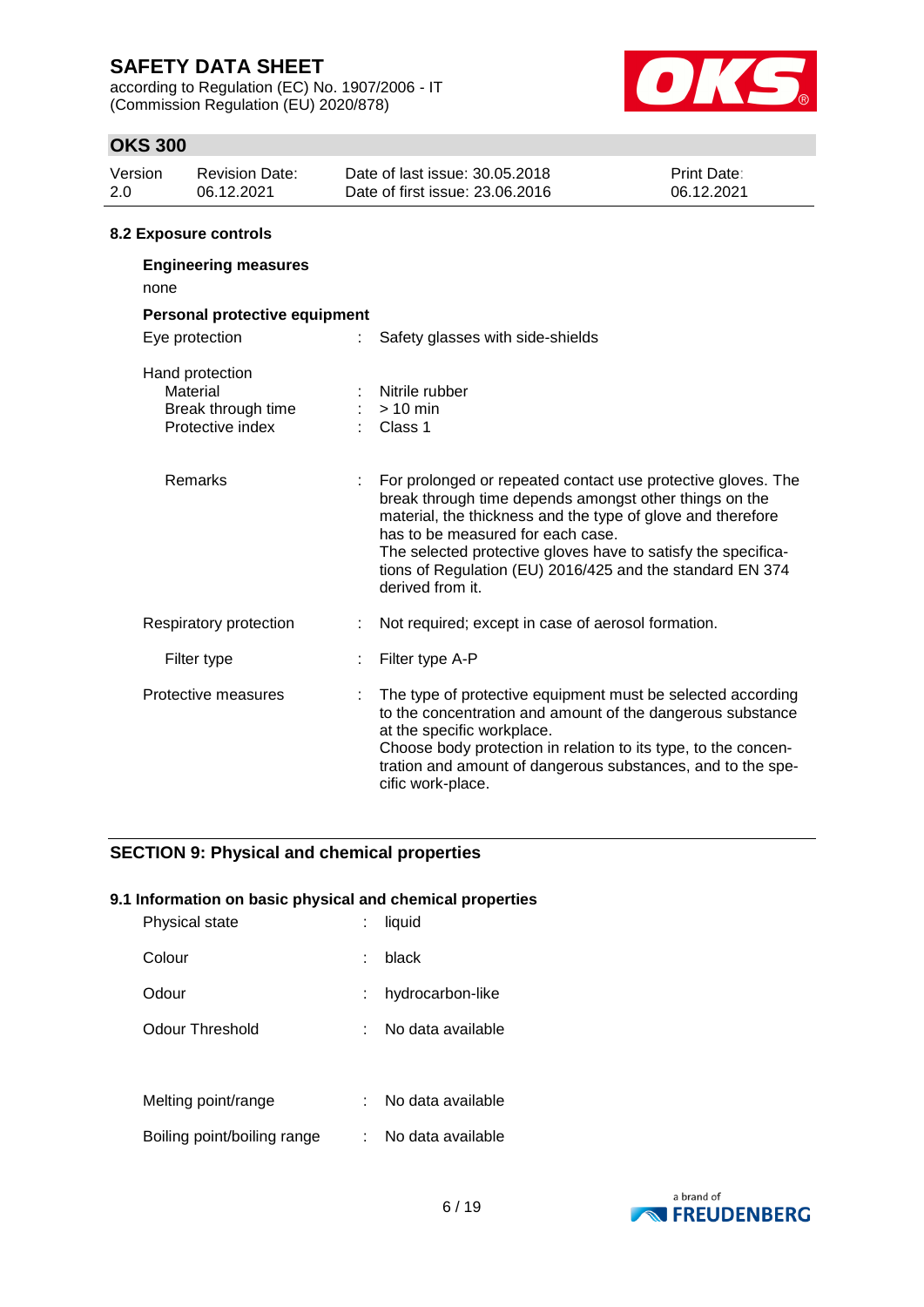according to Regulation (EC) No. 1907/2006 - IT (Commission Regulation (EU) 2020/878)



| Version<br>2.0 |                     | <b>Revision Date:</b><br>06.12.2021                                     |            | Date of last issue: 30.05.2018<br>Date of first issue: 23.06.2016    | Print Date:<br>06.12.2021 |
|----------------|---------------------|-------------------------------------------------------------------------|------------|----------------------------------------------------------------------|---------------------------|
|                |                     | Flammability (solid, gas)                                               |            | : No data available                                                  |                           |
|                |                     | Upper explosion limit / Upper<br>flammability limit                     | $\sim 100$ | No data available                                                    |                           |
|                |                     | Lower explosion limit / Lower : No data available<br>flammability limit |            |                                                                      |                           |
|                | Flash point         |                                                                         | ÷.         | 201 °C                                                               |                           |
|                |                     | Auto-ignition temperature                                               | ÷.         | No data available                                                    |                           |
|                | ture                | Decomposition temperature<br>Decomposition tempera-                     | ÷.         | No data available                                                    |                           |
|                | pH                  |                                                                         | ÷          | Not applicable<br>substance/mixture is non-polar/aprotic             |                           |
|                | Viscosity           |                                                                         |            |                                                                      |                           |
|                |                     | Viscosity, dynamic                                                      |            | No data available                                                    |                           |
|                |                     | Viscosity, kinematic                                                    | ÷.         | 100 mm2/s (40 °C)                                                    |                           |
|                | Solubility(ies)     | Water solubility                                                        | ÷          | immiscible                                                           |                           |
|                |                     | Solubility in other solvents :                                          |            | No data available                                                    |                           |
|                | octanol/water       | Partition coefficient: n-                                               |            | No data available                                                    |                           |
|                |                     | Vapour pressure                                                         |            | : $< 1.100$ hPa (20 °C)                                              |                           |
|                |                     | Relative density                                                        |            | 0,92(20 °C)<br>Reference substance: Water<br>The value is calculated |                           |
|                | Density             |                                                                         |            | $0,92$ g/cm3<br>(20 °C)                                              |                           |
|                | <b>Bulk density</b> |                                                                         |            | No data available                                                    |                           |
|                |                     | Relative vapour density                                                 |            | No data available                                                    |                           |
|                |                     | 9.2 Other information                                                   |            |                                                                      |                           |
|                | Explosives          |                                                                         |            | Not explosive                                                        |                           |
|                |                     | Oxidizing properties                                                    |            | No data available                                                    |                           |

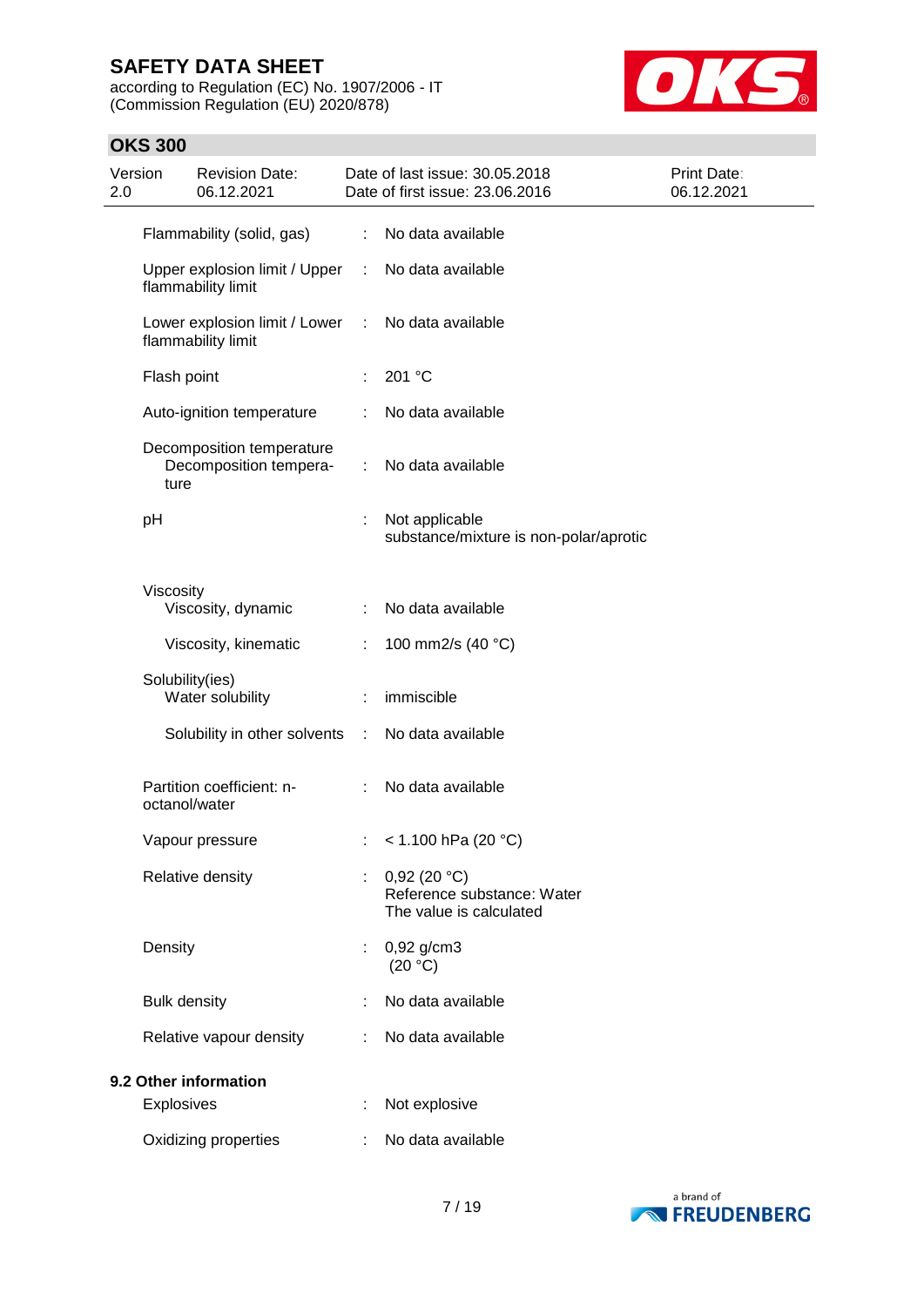according to Regulation (EC) No. 1907/2006 - IT (Commission Regulation (EU) 2020/878)



### **OKS 300**

| Version<br>2.0 | <b>Revision Date:</b><br>06.12.2021 | Date of last issue: 30.05.2018<br>Date of first issue: 23.06.2016 | <b>Print Date:</b><br>06.12.2021 |
|----------------|-------------------------------------|-------------------------------------------------------------------|----------------------------------|
|                | Self-ignition                       | No data available                                                 |                                  |
|                | Evaporation rate                    | No data available                                                 |                                  |
|                | Sublimation point                   | No data available                                                 |                                  |

### **SECTION 10: Stability and reactivity**

#### **10.1 Reactivity**

No hazards to be specially mentioned.

#### **10.2 Chemical stability**

Stable under normal conditions.

| 10.3 Possibility of hazardous reactions |                                                             |
|-----------------------------------------|-------------------------------------------------------------|
| Hazardous reactions                     | No dangerous reaction known under conditions of normal use. |

#### **10.4 Conditions to avoid**

| Conditions to avoid | No conditions to be specially mentioned. |
|---------------------|------------------------------------------|
|                     |                                          |

# **10.5 Incompatible materials**

| Materials to avoid |  | No materials to be especially mentioned. |
|--------------------|--|------------------------------------------|
|--------------------|--|------------------------------------------|

#### **10.6 Hazardous decomposition products**

No decomposition if stored and applied as directed.

### **SECTION 11: Toxicological information**

### **11.1 Information on hazard classes as defined in Regulation (EC) No 1272/2008**

#### **Acute toxicity**

#### **Product:**

| Acute oral toxicity       | : Remarks: This information is not available. |
|---------------------------|-----------------------------------------------|
| Acute inhalation toxicity | : Remarks: This information is not available. |
| Acute dermal toxicity     | : Symptoms: Redness, Local irritation         |

#### **Components:**

### **Molybdenum trioxide, reaction products with bis[O,O-bis(2-ethylhexyl)] hydrogen dithiophosphate:**

| Acute dermal toxicity |  | Symptoms: Redness, Local irritation |
|-----------------------|--|-------------------------------------|
|-----------------------|--|-------------------------------------|

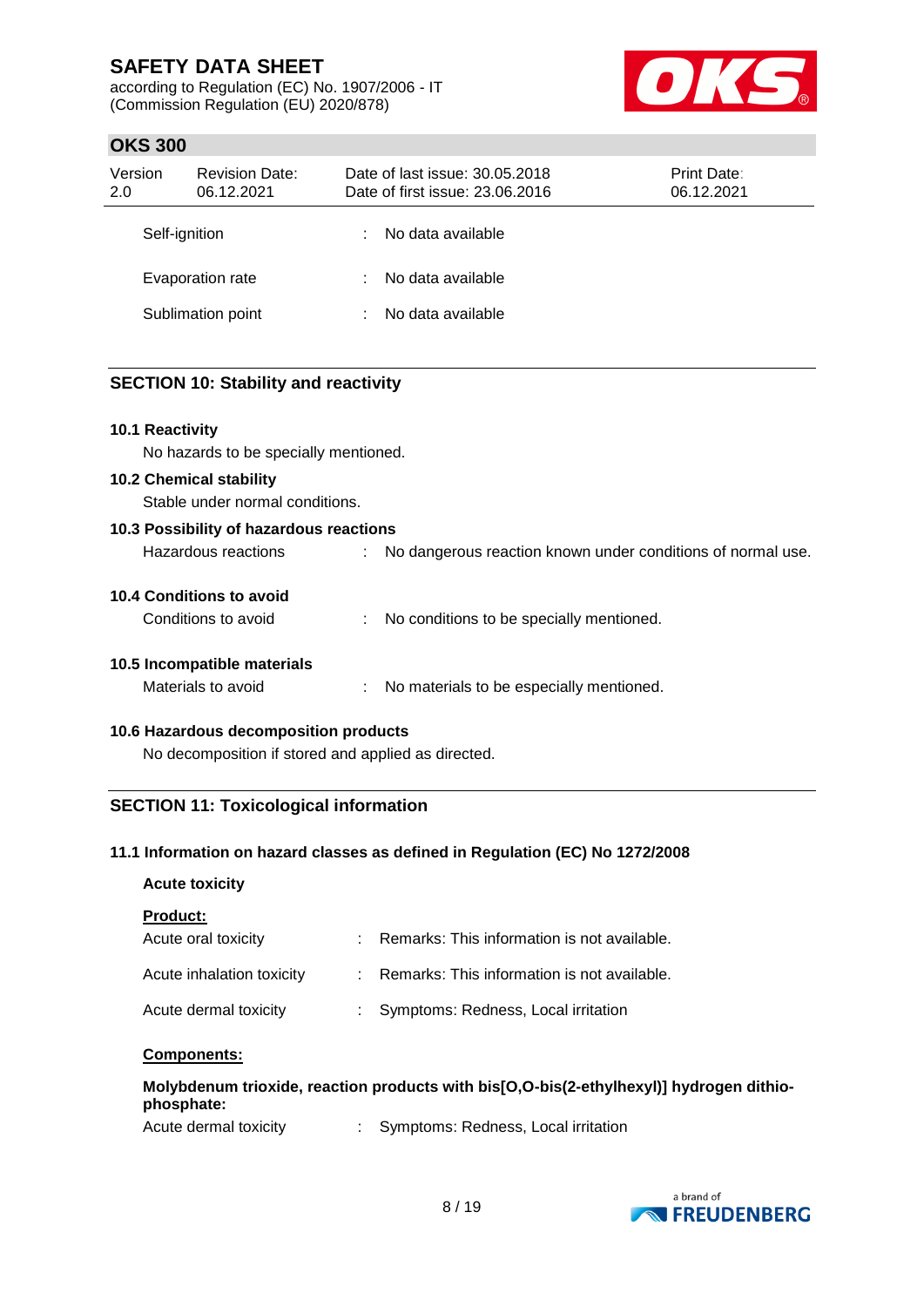according to Regulation (EC) No. 1907/2006 - IT (Commission Regulation (EU) 2020/878)



| Version<br>2.0 |                      | <b>Revision Date:</b><br>06.12.2021 | Date of last issue: 30.05.2018<br>Date of first issue: 23.06.2016                       | Print Date:<br>06.12.2021 |
|----------------|----------------------|-------------------------------------|-----------------------------------------------------------------------------------------|---------------------------|
|                |                      |                                     | distillates (petroleum), solvent-dewaxed heavy paraffinic:                              |                           |
|                |                      | Acute oral toxicity                 | : LD50 (Rat): $> 5.000$ mg/kg<br>Method: OECD Test Guideline 401                        |                           |
|                |                      | Acute dermal toxicity               | : LD50 (Rabbit): $> 5.000$ mg/kg<br>Method: OECD Test Guideline 402                     |                           |
|                |                      | molybdenum disulphide:              |                                                                                         |                           |
|                |                      | Acute oral toxicity                 | : LD50 (Rat): $>$ 5.000 mg/kg                                                           |                           |
|                |                      | Acute dermal toxicity               | : LD50 (Rat): $> 16.000$ mg/kg                                                          |                           |
|                |                      | <b>Skin corrosion/irritation</b>    |                                                                                         |                           |
|                | <b>Product:</b>      |                                     |                                                                                         |                           |
|                | Remarks              |                                     | : This information is not available.                                                    |                           |
|                |                      | <b>Components:</b>                  |                                                                                         |                           |
|                |                      | phosphate:                          | Molybdenum trioxide, reaction products with bis[O,O-bis(2-ethylhexyl)] hydrogen dithio- |                           |
|                | Result               | Assessment                          | : Irritating to skin.<br>Irritating to skin.                                            |                           |
|                | Remarks              |                                     | Irritating to skin.                                                                     |                           |
|                |                      |                                     | distillates (petroleum), solvent-dewaxed heavy paraffinic:                              |                           |
|                | Species              |                                     | Rabbit                                                                                  |                           |
|                |                      | Assessment                          | No skin irritation                                                                      |                           |
|                | Method               |                                     | <b>OECD Test Guideline 404</b>                                                          |                           |
|                | Result<br><b>GLP</b> |                                     | No skin irritation<br>yes                                                               |                           |
|                |                      | molybdenum disulphide:              |                                                                                         |                           |
|                | Result               | Assessment                          | No skin irritation<br>No skin irritation                                                |                           |
|                |                      | Serious eye damage/eye irritation   |                                                                                         |                           |
|                | <b>Product:</b>      |                                     |                                                                                         |                           |
|                | <b>Remarks</b>       |                                     | This information is not available.                                                      |                           |
|                |                      | <b>Components:</b>                  |                                                                                         |                           |
|                |                      | phosphate:                          | Molybdenum trioxide, reaction products with bis[O,O-bis(2-ethylhexyl)] hydrogen dithio- |                           |
|                | Result               | Assessment                          | No eye irritation<br>No eye irritation                                                  |                           |

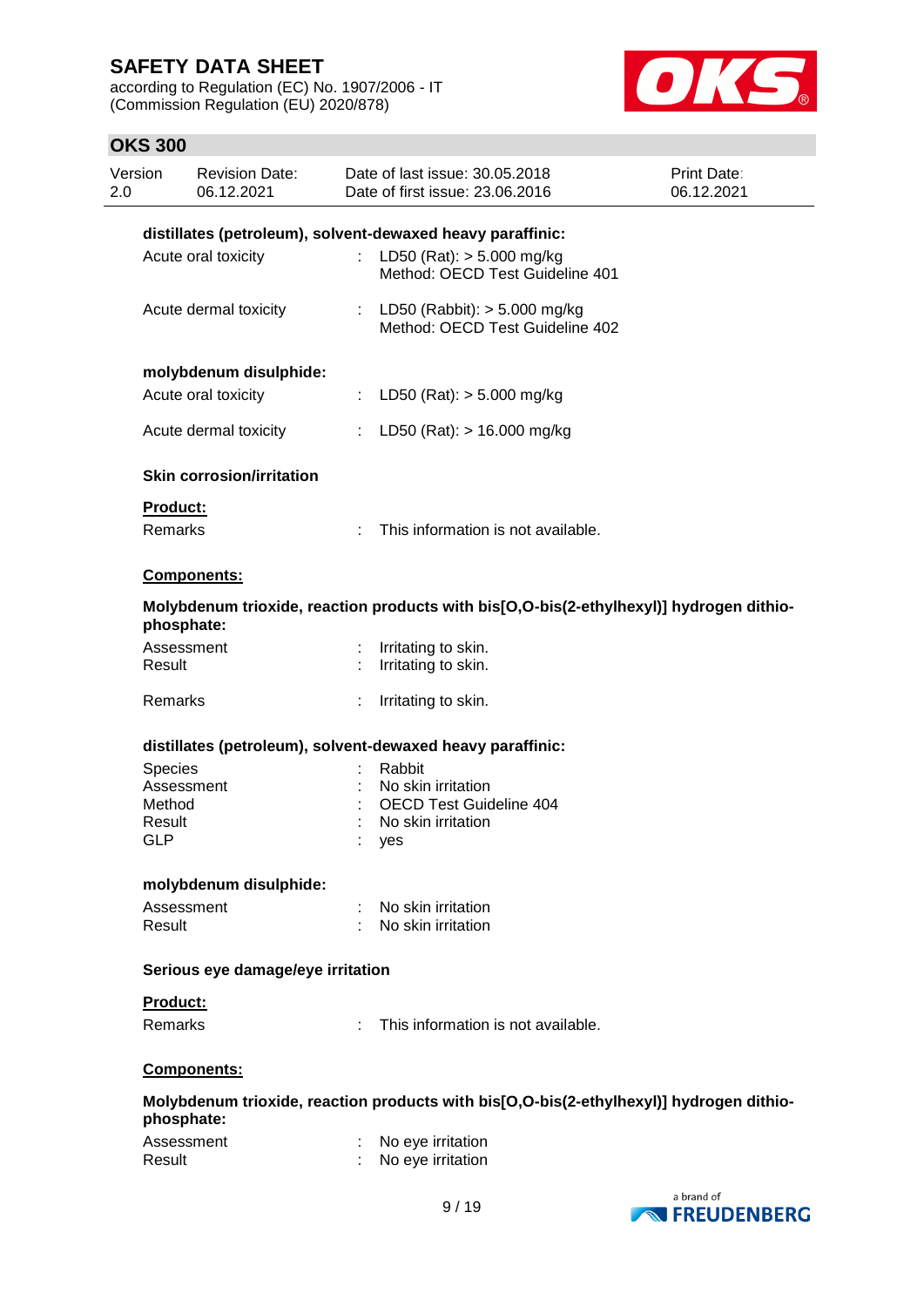according to Regulation (EC) No. 1907/2006 - IT (Commission Regulation (EU) 2020/878)



| Version | <b>Revision Date:</b> | Date of last issue: 30.05.2018  | <b>Print Date:</b> |
|---------|-----------------------|---------------------------------|--------------------|
| 2.0     | 06.12.2021            | Date of first issue: 23,06,2016 | 06.12.2021         |

|                                          | distillates (petroleum), solvent-dewaxed heavy paraffinic:                              |
|------------------------------------------|-----------------------------------------------------------------------------------------|
| <b>Species</b>                           | Rabbit                                                                                  |
| Assessment                               | No eye irritation                                                                       |
| Method                                   | OECD Test Guideline 405                                                                 |
| Result                                   | No eye irritation                                                                       |
| <b>GLP</b>                               | yes                                                                                     |
| molybdenum disulphide:                   |                                                                                         |
| Assessment                               | No eye irritation                                                                       |
| Result                                   | No eye irritation                                                                       |
| <b>Respiratory or skin sensitisation</b> |                                                                                         |
| <b>Product:</b>                          |                                                                                         |
| <b>Remarks</b>                           | This information is not available.                                                      |
| <b>Components:</b>                       |                                                                                         |
| phosphate:                               | Molybdenum trioxide, reaction products with bis[O,O-bis(2-ethylhexyl)] hydrogen dithio- |
| Assessment                               | The product is a skin sensitiser, sub-category 1B.                                      |
| Result                                   | The product is a skin sensitiser, sub-category 1B.                                      |
|                                          | distillates (petroleum), solvent-dewaxed heavy paraffinic:                              |
| <b>Species</b>                           | Guinea pig                                                                              |
| Assessment                               | Does not cause skin sensitisation.                                                      |
| Method                                   | <b>OECD Test Guideline 406</b>                                                          |
| Result                                   | Does not cause skin sensitisation.                                                      |
| <b>GLP</b>                               | yes                                                                                     |
|                                          |                                                                                         |
| molybdenum disulphide:                   |                                                                                         |
| Assessment                               | Does not cause skin sensitisation.                                                      |
| Result                                   | Does not cause skin sensitisation.                                                      |
| <b>Germ cell mutagenicity</b>            |                                                                                         |
| <b>Product:</b>                          |                                                                                         |
| Genotoxicity in vitro                    | Remarks: No data available                                                              |
| Genotoxicity in vivo                     | Remarks: No data available                                                              |
| Components:                              |                                                                                         |
|                                          | distillates (petroleum), solvent-dewaxed heavy paraffinic:                              |
| Genotoxicity in vitro                    | Test system: Salmonella tynhimurium                                                     |

| : Test system: Salmonella typhimurium<br>Genotoxicity in vitro | Metabolic activation: with and without metabolic activation |
|----------------------------------------------------------------|-------------------------------------------------------------|
|----------------------------------------------------------------|-------------------------------------------------------------|

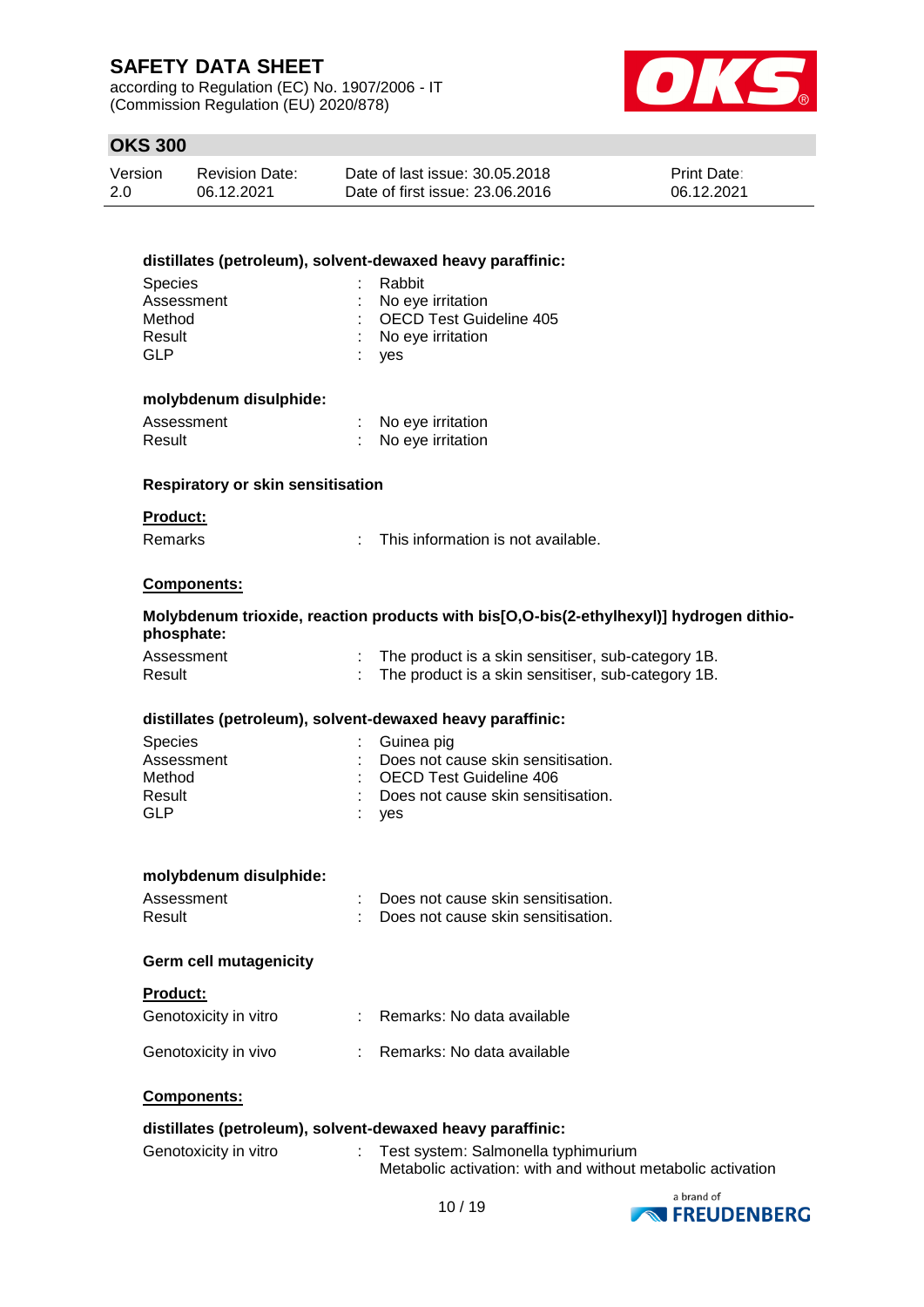according to Regulation (EC) No. 1907/2006 - IT (Commission Regulation (EU) 2020/878)



| Version<br>2.0 |                                    | <b>Revision Date:</b><br>06.12.2021 |                             | Date of last issue: 30.05.2018<br>Date of first issue: 23.06.2016                                                                                                                             | Print Date:<br>06.12.2021 |
|----------------|------------------------------------|-------------------------------------|-----------------------------|-----------------------------------------------------------------------------------------------------------------------------------------------------------------------------------------------|---------------------------|
|                |                                    |                                     |                             | Method: OECD Test Guideline 471<br>Result: negative                                                                                                                                           |                           |
|                |                                    | Genotoxicity in vivo                |                             | Species: Mouse<br><b>Application Route: Oral</b><br>Method: OECD Test Guideline 474<br>Result: negative                                                                                       |                           |
|                |                                    | molybdenum disulphide:              |                             |                                                                                                                                                                                               |                           |
|                | sessment                           | Germ cell mutagenicity- As-         |                             | : Animal testing did not show any mutagenic effects.                                                                                                                                          |                           |
|                |                                    | Carcinogenicity                     |                             |                                                                                                                                                                                               |                           |
|                | <b>Product:</b>                    |                                     |                             |                                                                                                                                                                                               |                           |
|                | <b>Remarks</b>                     |                                     |                             | No data available                                                                                                                                                                             |                           |
|                |                                    | Components:                         |                             |                                                                                                                                                                                               |                           |
|                |                                    |                                     |                             | distillates (petroleum), solvent-dewaxed heavy paraffinic:                                                                                                                                    |                           |
|                | <b>Species</b><br>Method<br>Result | <b>Application Route</b>            |                             | Mouse<br>Dermal<br><b>OECD Test Guideline 451</b><br>negative                                                                                                                                 |                           |
|                |                                    |                                     |                             |                                                                                                                                                                                               |                           |
|                |                                    | molybdenum disulphide:              |                             |                                                                                                                                                                                               |                           |
|                | ment                               | Carcinogenicity - Assess-           | $\mathcal{L}^{\mathcal{L}}$ | No evidence of carcinogenicity in animal studies.                                                                                                                                             |                           |
|                |                                    | <b>Reproductive toxicity</b>        |                             |                                                                                                                                                                                               |                           |
|                | <b>Product:</b>                    |                                     |                             |                                                                                                                                                                                               |                           |
|                |                                    | Effects on fertility                |                             | Remarks: No data available                                                                                                                                                                    |                           |
|                | ment                               | Effects on foetal develop-          |                             | Remarks: No data available                                                                                                                                                                    |                           |
|                |                                    | Components:                         |                             |                                                                                                                                                                                               |                           |
|                |                                    |                                     |                             | distillates (petroleum), solvent-dewaxed heavy paraffinic:                                                                                                                                    |                           |
|                | ment                               | Effects on foetal develop-          |                             | Species: Rat<br>Application Route: Dermal<br>General Toxicity Maternal: NOAEL: 30 mg/kg body weight<br>Developmental Toxicity: NOAEL: 30 mg/kg body weight<br>Method: OECD Test Guideline 414 |                           |

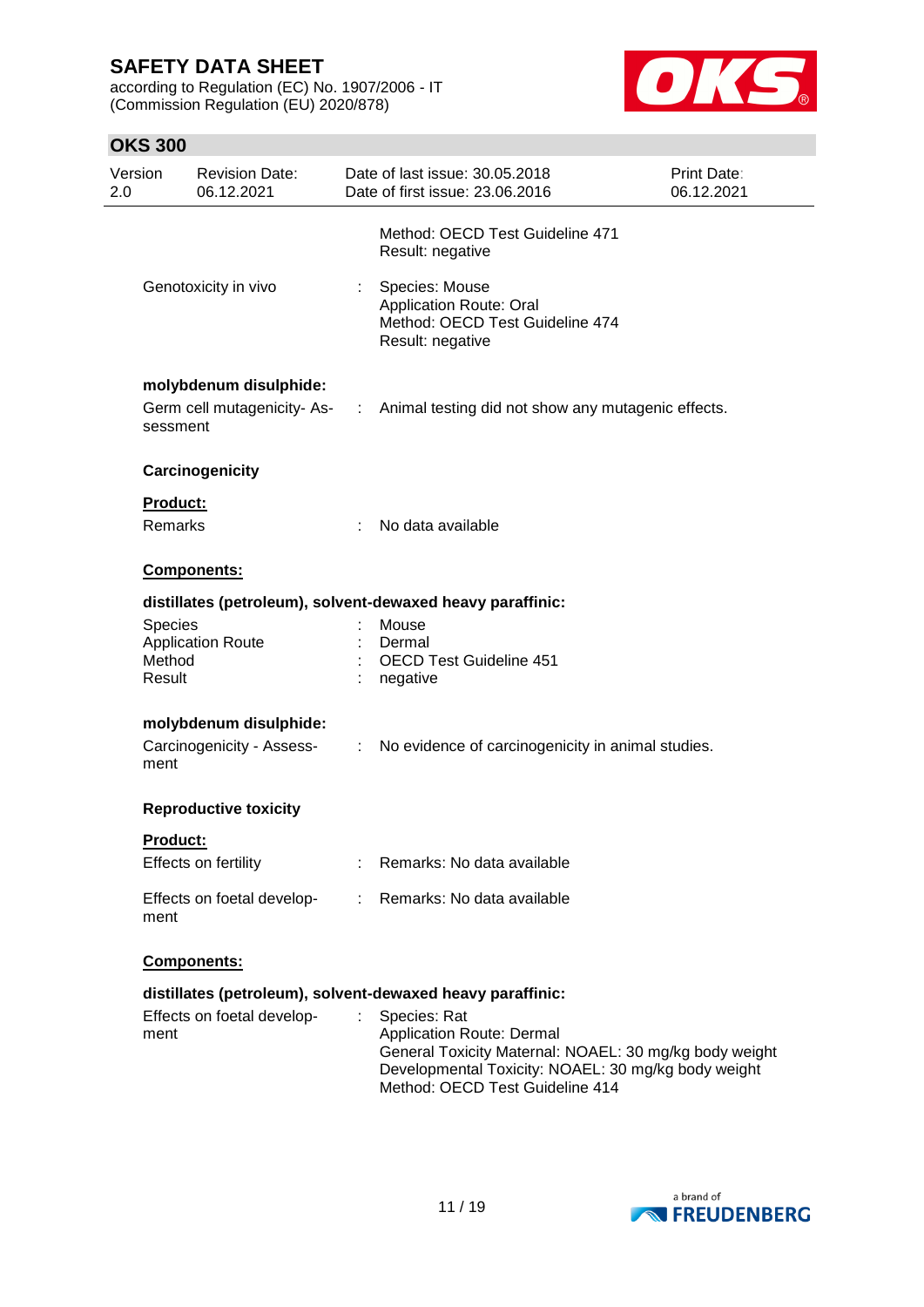according to Regulation (EC) No. 1907/2006 - IT (Commission Regulation (EU) 2020/878)



| Version<br>2.0 |                            | <b>Revision Date:</b><br>06.12.2021    | Date of last issue: 30.05.2018<br>Date of first issue: 23.06.2016                                                                                                                                                                                                         | Print Date:<br>06.12.2021 |
|----------------|----------------------------|----------------------------------------|---------------------------------------------------------------------------------------------------------------------------------------------------------------------------------------------------------------------------------------------------------------------------|---------------------------|
|                |                            | <b>STOT - single exposure</b>          |                                                                                                                                                                                                                                                                           |                           |
|                |                            | Components:                            |                                                                                                                                                                                                                                                                           |                           |
|                | Assessment                 | molybdenum disulphide:                 | The substance or mixture is not classified as specific target<br>organ toxicant, single exposure.                                                                                                                                                                         |                           |
|                |                            | <b>STOT - repeated exposure</b>        |                                                                                                                                                                                                                                                                           |                           |
|                |                            | Components:                            |                                                                                                                                                                                                                                                                           |                           |
|                | Assessment                 | molybdenum disulphide:                 | The substance or mixture is not classified as specific target<br>organ toxicant, repeated exposure.                                                                                                                                                                       |                           |
|                |                            | <b>Repeated dose toxicity</b>          |                                                                                                                                                                                                                                                                           |                           |
|                | Product:                   |                                        |                                                                                                                                                                                                                                                                           |                           |
|                | <b>Remarks</b>             |                                        | This information is not available.                                                                                                                                                                                                                                        |                           |
|                |                            | <b>Aspiration toxicity</b>             |                                                                                                                                                                                                                                                                           |                           |
|                | Product:                   | This information is not available.     |                                                                                                                                                                                                                                                                           |                           |
|                |                            | Components:                            |                                                                                                                                                                                                                                                                           |                           |
|                |                            | No aspiration toxicity classification  | distillates (petroleum), solvent-dewaxed heavy paraffinic:                                                                                                                                                                                                                |                           |
|                |                            | 11.2 Information on other hazards      |                                                                                                                                                                                                                                                                           |                           |
|                |                            | <b>Endocrine disrupting properties</b> |                                                                                                                                                                                                                                                                           |                           |
|                | Product:<br>Assessment     |                                        | The substance/mixture does not contain components consid-<br>ered to have endocrine disrupting properties according to<br>REACH Article 57(f) or Commission Delegated regulation<br>(EU) 2017/2100 or Commission Regulation (EU) 2018/605 at<br>levels of 0.1% or higher. |                           |
|                |                            | <b>Further information</b>             |                                                                                                                                                                                                                                                                           |                           |
|                | Product:<br><b>Remarks</b> |                                        | Information given is based on data on the components and<br>the toxicology of similar products.                                                                                                                                                                           |                           |

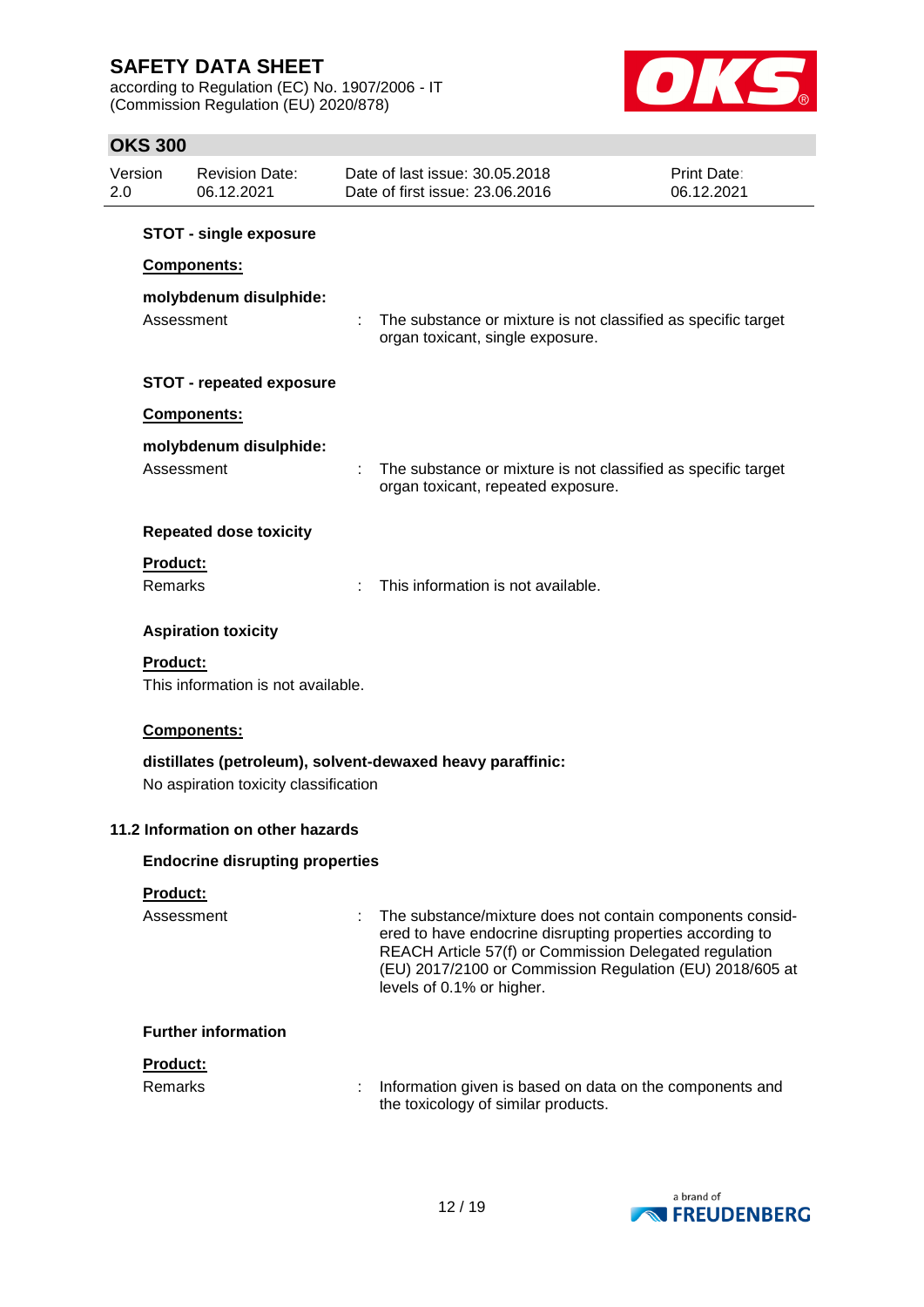according to Regulation (EC) No. 1907/2006 - IT (Commission Regulation (EU) 2020/878)



# **OKS 300**

| Version | Revision Date: | Date of last issue: 30.05.2018  | <b>Print Date:</b> |
|---------|----------------|---------------------------------|--------------------|
| 2.0     | 06.12.2021     | Date of first issue: 23,06,2016 | 06.12.2021         |

#### **Components:**

| phosphate:             | Molybdenum trioxide, reaction products with bis[O,O-bis(2-ethylhexyl)] hydrogen dithio-         |
|------------------------|-------------------------------------------------------------------------------------------------|
| Remarks                | Ingestion causes irritation of upper respiratory system and<br>gastrointestinal disturbance.    |
| molybdenum disulphide: |                                                                                                 |
| <b>Remarks</b>         | Information given is based on data on the components and<br>the toxicology of similar products. |

# **SECTION 12: Ecological information**

# **12.1 Toxicity**

| Product:<br>Toxicity to fish                                                        | : Remarks: No data available                                                                                                                                    |
|-------------------------------------------------------------------------------------|-----------------------------------------------------------------------------------------------------------------------------------------------------------------|
|                                                                                     |                                                                                                                                                                 |
| Toxicity to daphnia and other : Remarks: No data available<br>aquatic invertebrates |                                                                                                                                                                 |
| Toxicity to algae/aquatic<br>plants                                                 | : Remarks: No data available                                                                                                                                    |
| Toxicity to microorganisms                                                          | Remarks: No data available                                                                                                                                      |
| Components:                                                                         |                                                                                                                                                                 |
| phosphate:                                                                          | Molybdenum trioxide, reaction products with bis[O,O-bis(2-ethylhexyl)] hydrogen dithio-                                                                         |
| Toxicity to fish                                                                    | : LC50 (Oncorhynchus mykiss (rainbow trout)): $> 100$ mg/l<br>Exposure time: 96 h<br>Test Type: semi-static test<br>Method: OECD Test Guideline 203<br>GLP: yes |
|                                                                                     | Remarks: May cause long-term adverse effects in the aquatic<br>environment.                                                                                     |
| Toxicity to daphnia and other :<br>aquatic invertebrates                            | EC50 (Daphnia magna (Water flea)): > 100 mg/l<br>Exposure time: 48 h<br>Test Type: static test<br>Method: OECD Test Guideline 202<br>GLP: yes                   |
| Toxicity to algae/aquatic<br>plants                                                 | : EC50 (Pseudokirchneriella subcapitata (green algae)): > 100<br>mg/l<br>Exposure time: 72 h                                                                    |

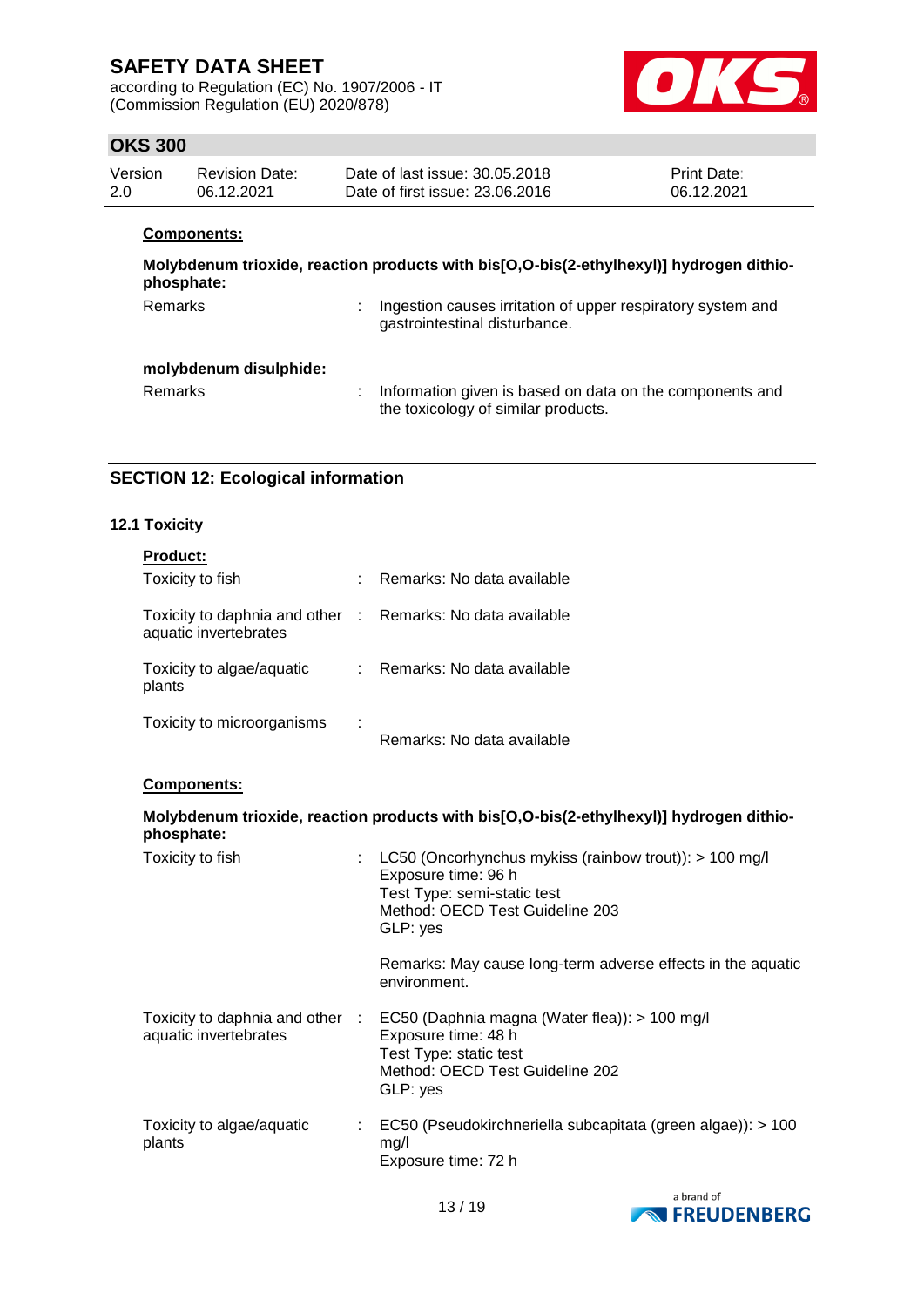according to Regulation (EC) No. 1907/2006 - IT (Commission Regulation (EU) 2020/878)



| <b>OKS 300</b> |                  |                                                                  |   |                                                                                                                                                         |                           |
|----------------|------------------|------------------------------------------------------------------|---|---------------------------------------------------------------------------------------------------------------------------------------------------------|---------------------------|
| Version<br>2.0 |                  | <b>Revision Date:</b><br>06.12.2021                              |   | Date of last issue: 30.05.2018<br>Date of first issue: 23.06.2016                                                                                       | Print Date:<br>06.12.2021 |
|                |                  |                                                                  |   | Test Type: static test<br>Method: OECD Test Guideline 201<br>GLP: yes                                                                                   |                           |
|                |                  |                                                                  |   | distillates (petroleum), solvent-dewaxed heavy paraffinic:                                                                                              |                           |
|                | Toxicity to fish |                                                                  |   | LC50 (Pimephales promelas (fathead minnow)): > 100 mg/l<br>Exposure time: 96 h<br>Test Type: static test<br>Method: OECD Test Guideline 203<br>GLP: yes |                           |
|                |                  | Toxicity to daphnia and other :<br>aquatic invertebrates         |   | EC50 (Daphnia magna (Water flea)): > 10.000 mg/l<br>Exposure time: 48 h<br>Test Type: static test<br>Method: OECD Test Guideline 202                    |                           |
|                | plants           | Toxicity to algae/aquatic                                        |   | NOEC (Pseudokirchneriella subcapitata (green algae)): > 100<br>mg/l<br>Exposure time: 72 h<br>Test Type: static test<br>Method: OECD Test Guideline 201 |                           |
|                | ic toxicity)     | Toxicity to daphnia and other :<br>aquatic invertebrates (Chron- |   | NOEC: 10 mg/l<br>Exposure time: 21 d<br>Species: Daphnia magna (Water flea)                                                                             |                           |
|                |                  | molybdenum disulphide:                                           |   |                                                                                                                                                         |                           |
|                | Toxicity to fish |                                                                  |   | LC50 (Pimephales promelas (fathead minnow)): > 100 mg/l<br>Exposure time: 96 h                                                                          |                           |
|                |                  | Toxicity to daphnia and other :<br>aquatic invertebrates         |   | EC50 (Daphnia magna (Water flea)): > 100 mg/l<br>Exposure time: 48 h                                                                                    |                           |
|                | plants           | Toxicity to algae/aquatic                                        | ÷ | EC50 (Pseudokirchneriella subcapitata (green algae)): > 100<br>mg/l<br>Exposure time: 72 h                                                              |                           |
|                |                  | 12.2 Persistence and degradability                               |   |                                                                                                                                                         |                           |

#### **Product:**

| Biodegradability                                                | : Remarks: No data available |
|-----------------------------------------------------------------|------------------------------|
| Physico-chemical removabil- : Remarks: No data available<br>ity |                              |

#### **Components:**

|            |  |  | Molybdenum trioxide, reaction products with bis[O,O-bis(2-ethylhexyl)] hydrogen dithio- |  |
|------------|--|--|-----------------------------------------------------------------------------------------|--|
| phosphate: |  |  |                                                                                         |  |
| $ -$       |  |  |                                                                                         |  |

| Biodegradability |  | Result: Not rapidly biodegradable |
|------------------|--|-----------------------------------|
|------------------|--|-----------------------------------|

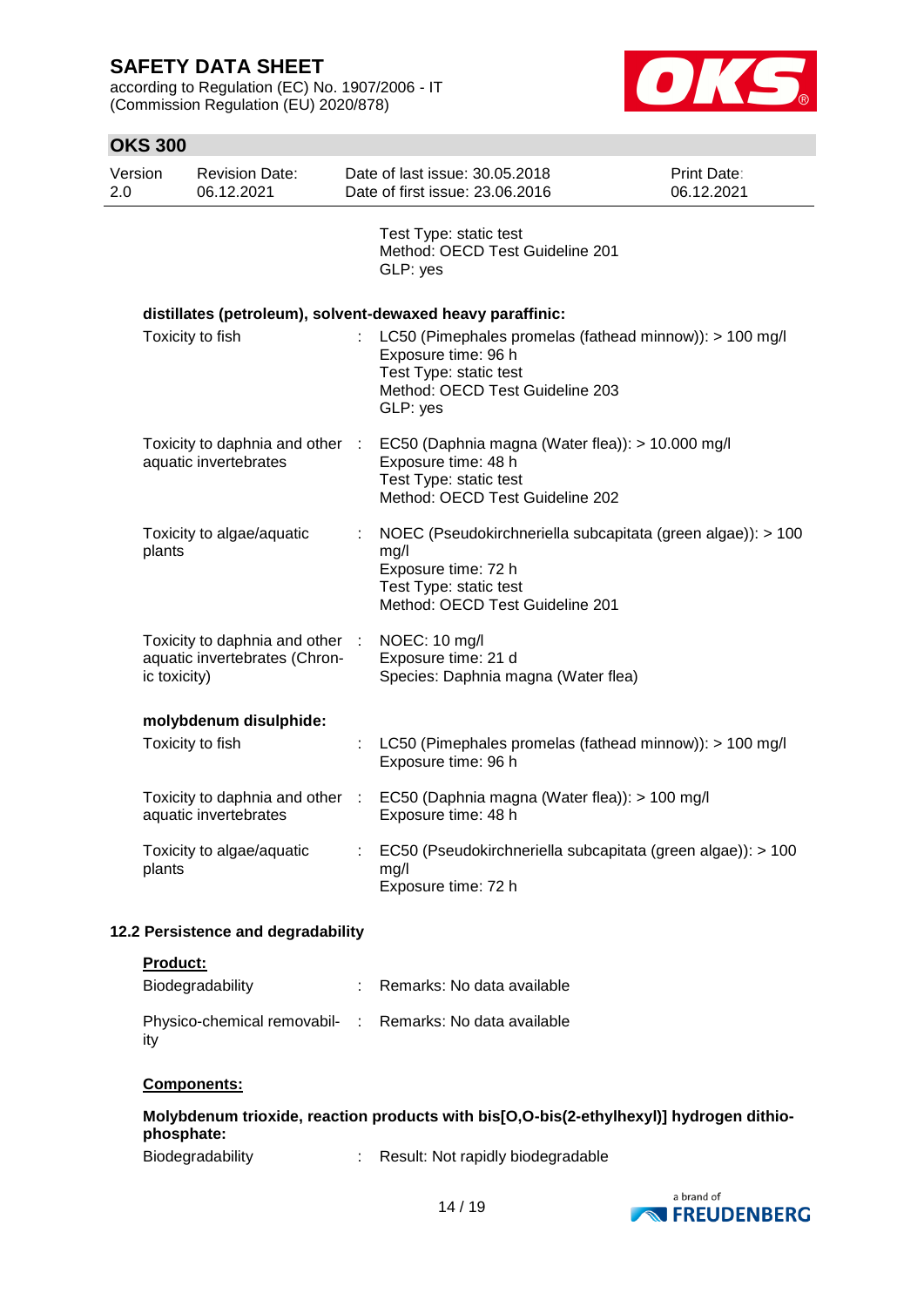according to Regulation (EC) No. 1907/2006 - IT (Commission Regulation (EU) 2020/878)



|                  | <b>OKS 300</b>  |                                                    |                                                                                                                                                                                      |                                                                                                                                                                                                                         |                           |  |
|------------------|-----------------|----------------------------------------------------|--------------------------------------------------------------------------------------------------------------------------------------------------------------------------------------|-------------------------------------------------------------------------------------------------------------------------------------------------------------------------------------------------------------------------|---------------------------|--|
| Version<br>2.0   |                 | <b>Revision Date:</b><br>06.12.2021                |                                                                                                                                                                                      | Date of last issue: 30.05.2018<br>Date of first issue: 23.06.2016                                                                                                                                                       | Print Date:<br>06.12.2021 |  |
|                  |                 |                                                    |                                                                                                                                                                                      | Biodegradation: 11 %<br>Exposure time: 28 d<br>Method: OECD Test Guideline 301B                                                                                                                                         |                           |  |
|                  |                 |                                                    |                                                                                                                                                                                      | distillates (petroleum), solvent-dewaxed heavy paraffinic:                                                                                                                                                              |                           |  |
| Biodegradability |                 |                                                    | Test Type: aerobic<br>Inoculum: activated sludge<br>Result: Not rapidly biodegradable<br>Biodegradation: 31 %<br>Exposure time: 28 d<br>Method: OECD Test Guideline 301B<br>GLP: yes |                                                                                                                                                                                                                         |                           |  |
|                  |                 | 12.3 Bioaccumulative potential                     |                                                                                                                                                                                      |                                                                                                                                                                                                                         |                           |  |
|                  | <b>Product:</b> |                                                    |                                                                                                                                                                                      |                                                                                                                                                                                                                         |                           |  |
|                  | Bioaccumulation |                                                    |                                                                                                                                                                                      | Remarks: This mixture contains no substance considered to<br>be persistent, bioaccumulating and toxic (PBT).<br>This mixture contains no substance considered to be very<br>persistent and very bioaccumulating (vPvB). |                           |  |
|                  |                 | Components:                                        |                                                                                                                                                                                      |                                                                                                                                                                                                                         |                           |  |
|                  | phosphate:      |                                                    |                                                                                                                                                                                      | Molybdenum trioxide, reaction products with bis[O,O-bis(2-ethylhexyl)] hydrogen dithio-                                                                                                                                 |                           |  |
|                  |                 | Partition coefficient: n-<br>octanol/water         | ÷                                                                                                                                                                                    | log Pow: > 4                                                                                                                                                                                                            |                           |  |
|                  |                 | 12.4 Mobility in soil                              |                                                                                                                                                                                      |                                                                                                                                                                                                                         |                           |  |
|                  | <b>Product:</b> |                                                    |                                                                                                                                                                                      |                                                                                                                                                                                                                         |                           |  |
|                  | Mobility        |                                                    |                                                                                                                                                                                      | Remarks: No data available                                                                                                                                                                                              |                           |  |
|                  |                 | Distribution among environ-<br>mental compartments |                                                                                                                                                                                      | Remarks: No data available                                                                                                                                                                                              |                           |  |
|                  |                 | 12.5 Results of PBT and vPvB assessment            |                                                                                                                                                                                      |                                                                                                                                                                                                                         |                           |  |
|                  | Product:        |                                                    |                                                                                                                                                                                      |                                                                                                                                                                                                                         |                           |  |
|                  | Assessment      |                                                    |                                                                                                                                                                                      | This substance/mixture contains no components considered<br>to be either persistent, bioaccumulative and toxic (PBT), or<br>very persistent and very bioaccumulative (vPvB) at levels of<br>0.1% or higher              |                           |  |

### **12.6 Endocrine disrupting properties**

### **Product:**

| Assessment | The substance/mixture does not contain components consid- |
|------------|-----------------------------------------------------------|
|            | ered to have endocrine disrupting properties according to |

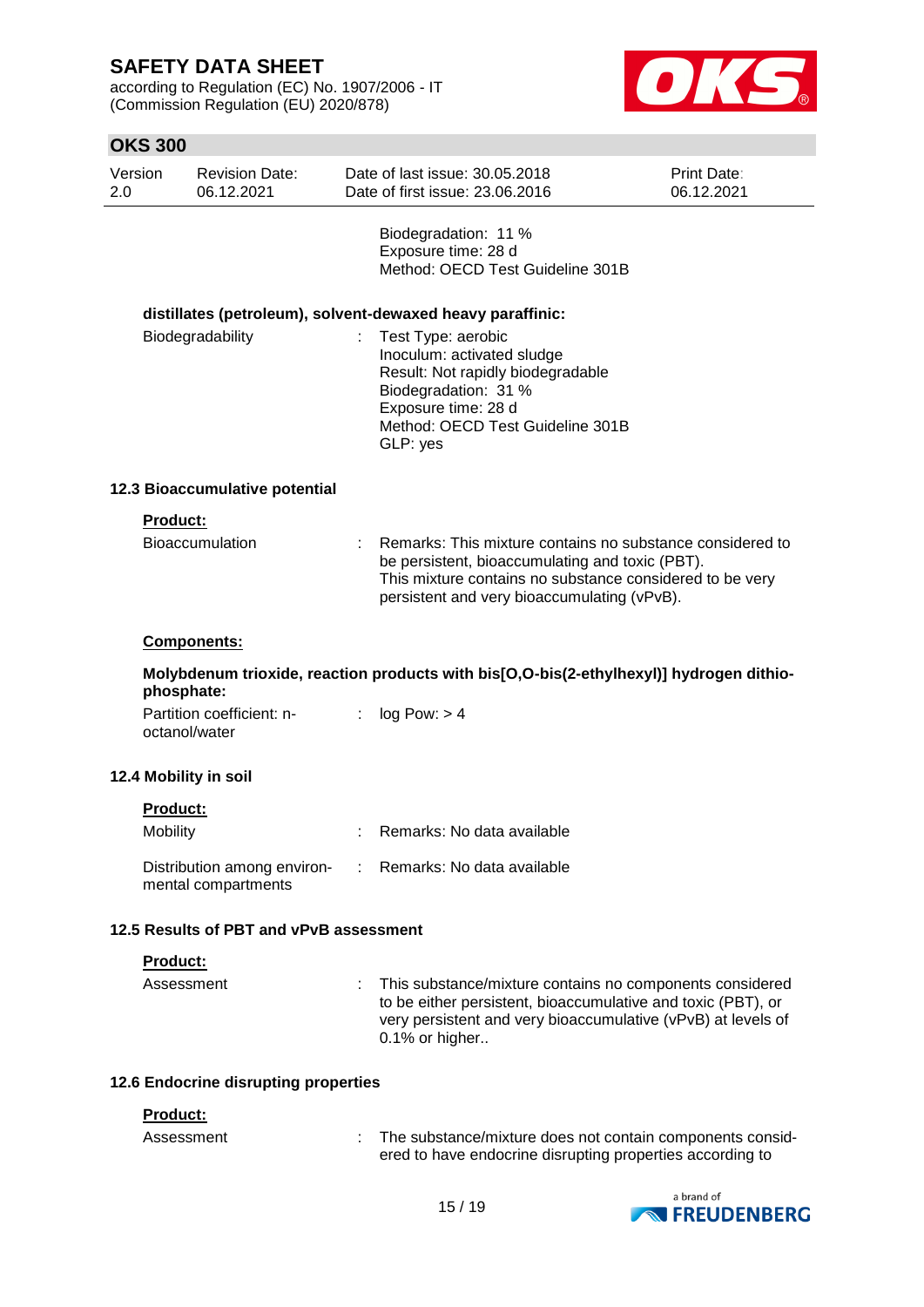according to Regulation (EC) No. 1907/2006 - IT (Commission Regulation (EU) 2020/878)



### **OKS 300**

| Version<br>2.0                                            | <b>Revision Date:</b><br>06.12.2021                                                                   | Date of last issue: 30.05.2018<br>Print Date:<br>Date of first issue: 23.06.2016<br>06.12.2021 |                                                                                                                                                 |  |  |  |
|-----------------------------------------------------------|-------------------------------------------------------------------------------------------------------|------------------------------------------------------------------------------------------------|-------------------------------------------------------------------------------------------------------------------------------------------------|--|--|--|
|                                                           |                                                                                                       |                                                                                                | REACH Article 57(f) or Commission Delegated regulation<br>(EU) 2017/2100 or Commission Regulation (EU) 2018/605 at<br>levels of 0.1% or higher. |  |  |  |
|                                                           | 12.7 Other adverse effects                                                                            |                                                                                                |                                                                                                                                                 |  |  |  |
| <b>Product:</b><br>Additional ecological infor-<br>mation |                                                                                                       |                                                                                                | : No information on ecology is available.                                                                                                       |  |  |  |
|                                                           | <b>Components:</b>                                                                                    |                                                                                                |                                                                                                                                                 |  |  |  |
|                                                           | Molybdenum trioxide, reaction products with bis[O,O-bis(2-ethylhexyl)] hydrogen dithio-<br>phosphate: |                                                                                                |                                                                                                                                                 |  |  |  |
| mation                                                    | Additional ecological infor-                                                                          | ÷.                                                                                             | May cause long lasting harmful effects to aquatic life.                                                                                         |  |  |  |

# **SECTION 13: Disposal considerations**

| 13.1 Waste treatment methods |   |                                                                                                        |
|------------------------------|---|--------------------------------------------------------------------------------------------------------|
| Product                      |   | The product should not be allowed to enter drains, water<br>courses or the soil.                       |
|                              |   | Waste codes should be assigned by the user based on the<br>application for which the product was used. |
| Contaminated packaging       | ÷ | Packaging that is not properly emptied must be disposed of as<br>the unused product.                   |
|                              |   | Dispose of waste product or used containers according to<br>local regulations.                         |
|                              |   | The following Waste Codes are only suggestions:                                                        |
| <b>Waste Code</b>            |   | unused product                                                                                         |
|                              |   | 13 02 05*, mineral-based non-chlorinated engine, gear and<br>lubricating oils                          |
|                              |   | uncleaned packagings                                                                                   |
|                              |   | 15 01 10, packaging containing residues of or contaminated<br>by hazardous substances                  |

### **SECTION 14: Transport information**

### **14.1 UN number or ID number**

Not regulated as a dangerous good

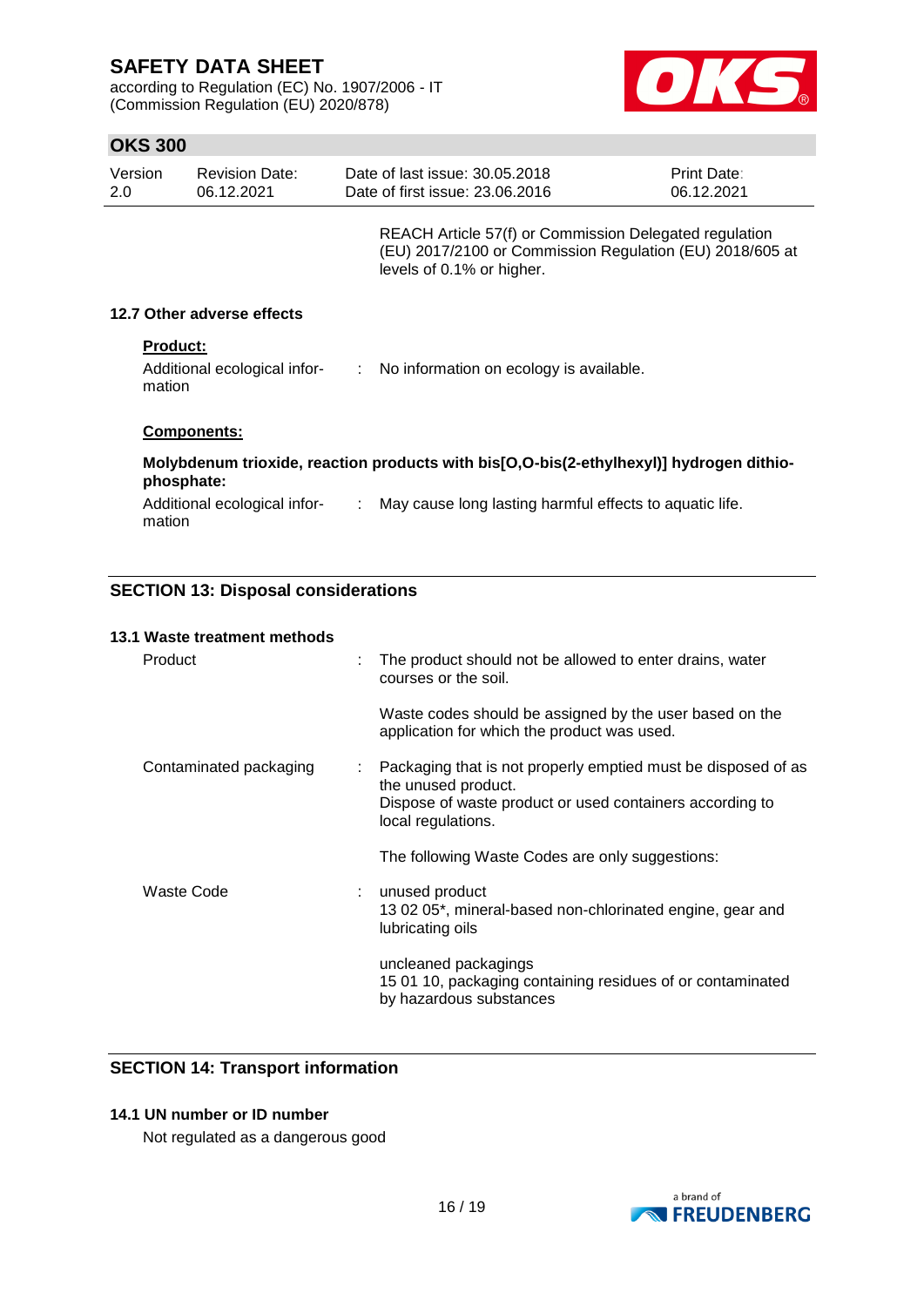according to Regulation (EC) No. 1907/2006 - IT (Commission Regulation (EU) 2020/878)



### **OKS 300**

| Version | <b>Revision Date:</b> | Date of last issue: 30.05.2018  | <b>Print Date:</b> |
|---------|-----------------------|---------------------------------|--------------------|
| 2.0     | 06.12.2021            | Date of first issue: 23,06,2016 | 06.12.2021         |

### **14.2 UN proper shipping name**

Not regulated as a dangerous good

### **14.3 Transport hazard class(es)**

Not regulated as a dangerous good

#### **14.4 Packing group**

Not regulated as a dangerous good

#### **14.5 Environmental hazards**

Not regulated as a dangerous good

#### **14.6 Special precautions for user**

#### Not applicable

#### **14.7 Maritime transport in bulk according to IMO instruments**

Remarks : Not applicable for product as supplied.

### **SECTION 15: Regulatory information**

#### **15.1 Safety, health and environmental regulations/legislation specific for the substance or mixture** REACH - Restrictions on the manufacture, placing on : Not applicable

| <u>KENOH – Koolitolioho on lito manaraolaro, piaolity on </u><br>the market and use of certain dangerous substances,<br>preparations and articles (Annex XVII)       | . TVG applicable                                                                                                               |
|----------------------------------------------------------------------------------------------------------------------------------------------------------------------|--------------------------------------------------------------------------------------------------------------------------------|
| REACH - Candidate List of Substances of Very High<br>Concern for Authorisation (Article 59).                                                                         | This product does not contain sub-<br>stances of very high concern (Regu-<br>lation (EC) No 1907/2006 (REACH),<br>Article 57). |
| REACH - List of substances subject to authorisation<br>(Annex XIV)                                                                                                   | Not applicable                                                                                                                 |
| Regulation (EC) No 1005/2009 on substances that de-<br>plete the ozone layer                                                                                         | : Not applicable                                                                                                               |
| Regulation (EU) 2019/1021 on persistent organic pollu- : Not applicable<br>tants (recast)                                                                            |                                                                                                                                |
| Regulation (EC) No 649/2012 of the European Parlia-<br>ment and the Council concerning the export and import<br>of dangerous chemicals                               | : Not applicable                                                                                                               |
| Seveso III: Directive 2012/18/EU of the European :<br>Parliament and of the Council on the control of<br>major-accident hazards involving dangerous sub-<br>stances. | Not applicable                                                                                                                 |
| Volatile organic compounds<br>÷<br>Not applicable                                                                                                                    | Directive 2010/75/EU of 24 November 2010 on industrial<br>emissions (integrated pollution prevention and control)              |

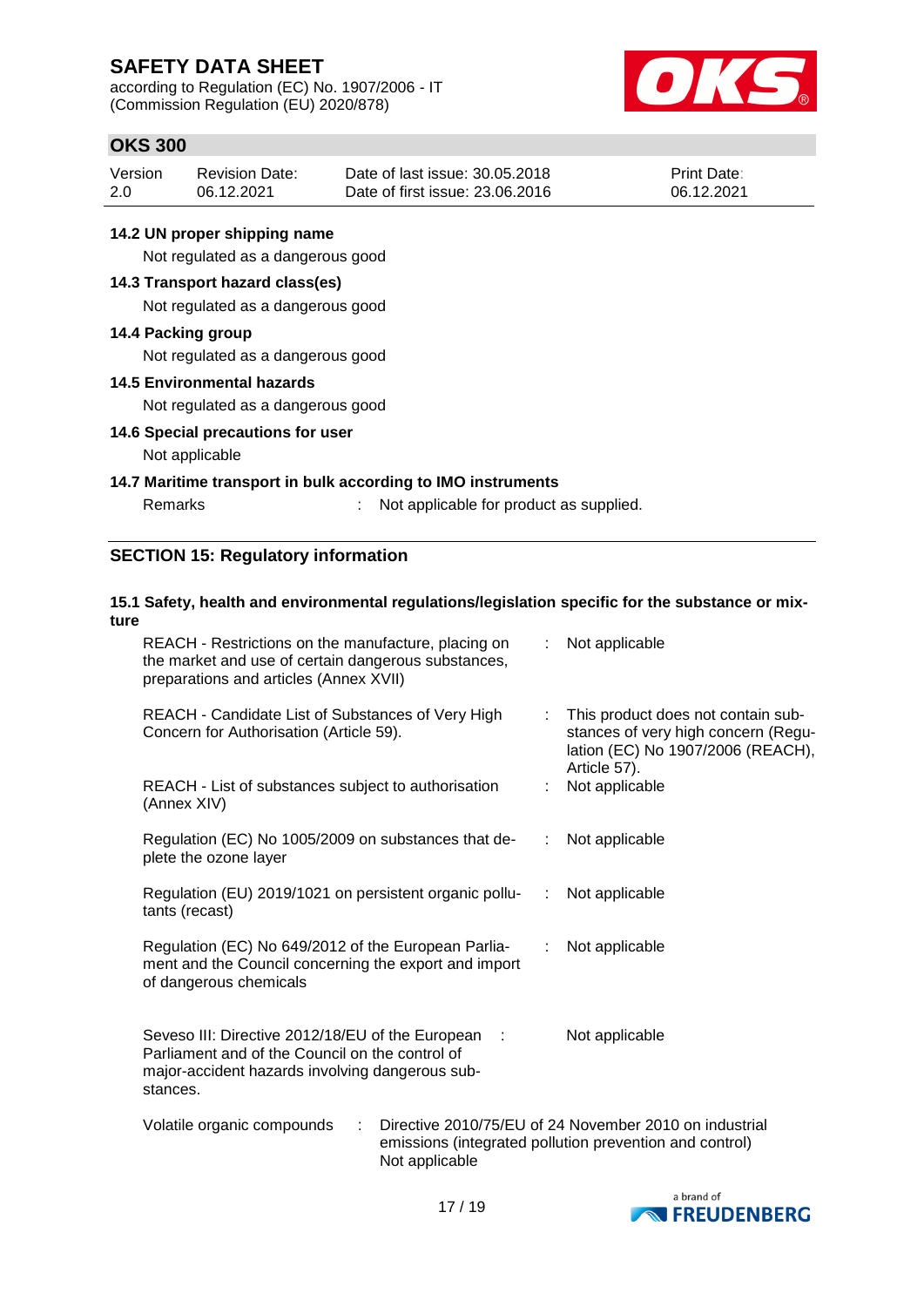according to Regulation (EC) No. 1907/2006 - IT (Commission Regulation (EU) 2020/878)



### **OKS 300**

| Version | <b>Revision Date:</b> | Date of last issue: 30.05.2018  | <b>Print Date:</b> |
|---------|-----------------------|---------------------------------|--------------------|
| 2.0     | 06.12.2021            | Date of first issue: 23,06,2016 | 06.12.2021         |

#### **Other regulations:**

Legislative Decree April 9,2008, 81 (Implementation of Article 1 of the Law of 3 August 2007, n. 123, concerning the protection of health and safety in the workplace.) and subsequent amendments

Legislative Decree April 3, 2006, n.152, (Environmental standards) and subsequent amendments

Legislative Decree February 6, 2009, 21 (Regulations for the execution of the provisions laid down in Regulation (EC) no. 648/2004 on detergents)

#### **15.2 Chemical safety assessment**

This information is not available.

### **SECTION 16: Other information**

#### **Full text of H-Statements**

| <b>Full text of other abbreviations</b> |                                                           |
|-----------------------------------------|-----------------------------------------------------------|
| H413                                    | : May cause long lasting harmful effects to aquatic life. |
| H317                                    | : May cause an allergic skin reaction.                    |
| H315                                    | : Causes skin irritation.                                 |

Note L **interpresent in the classification as a carcinogen need not apply if it can be** shown that the substance contains less than 3 % DMSO extract as measured by IP 346 "Determination of polycyclic aromatics in unused lubricating base oils and asphaltene free petroleum fractions - Dimethyl sulphoxide extraction refractive index method", Institute of Petroleum, London. This note applies only to certain complex oil-derived substances in Part 3.

ADN - European Agreement concerning the International Carriage of Dangerous Goods by Inland Waterways; ADR - European Agreement concerning the International Carriage of Dangerous Goods by Road; AIIC - Australian Inventory of Industrial Chemicals; ASTM - American Society for the Testing of Materials; bw - Body weight; CLP - Classification Labelling Packaging Regulation; Regulation (EC) No 1272/2008; CMR - Carcinogen, Mutagen or Reproductive Toxicant; DIN - Standard of the German Institute for Standardisation; DSL - Domestic Substances List (Canada); ECHA - European Chemicals Agency; EC-Number - European Community number; ECx - Concentration associated with x% response; ELx - Loading rate associated with x% response; EmS - Emergency Schedule; ENCS - Existing and New Chemical Substances (Japan); ErCx - Concentration associated with x% growth rate response; GHS - Globally Harmonized System; GLP - Good Laboratory Practice; IARC - International Agency for Research on Cancer; IATA - International Air Transport Association; IBC - International Code for the Construction and Equipment of Ships carrying Dangerous Chemicals in Bulk; IC50 - Half maximal inhibitory concentration; ICAO - International Civil Aviation Organization; IECSC - Inventory of Existing Chemical Substances in China; IMDG - International Maritime Dangerous Goods; IMO - International Maritime Organiza-